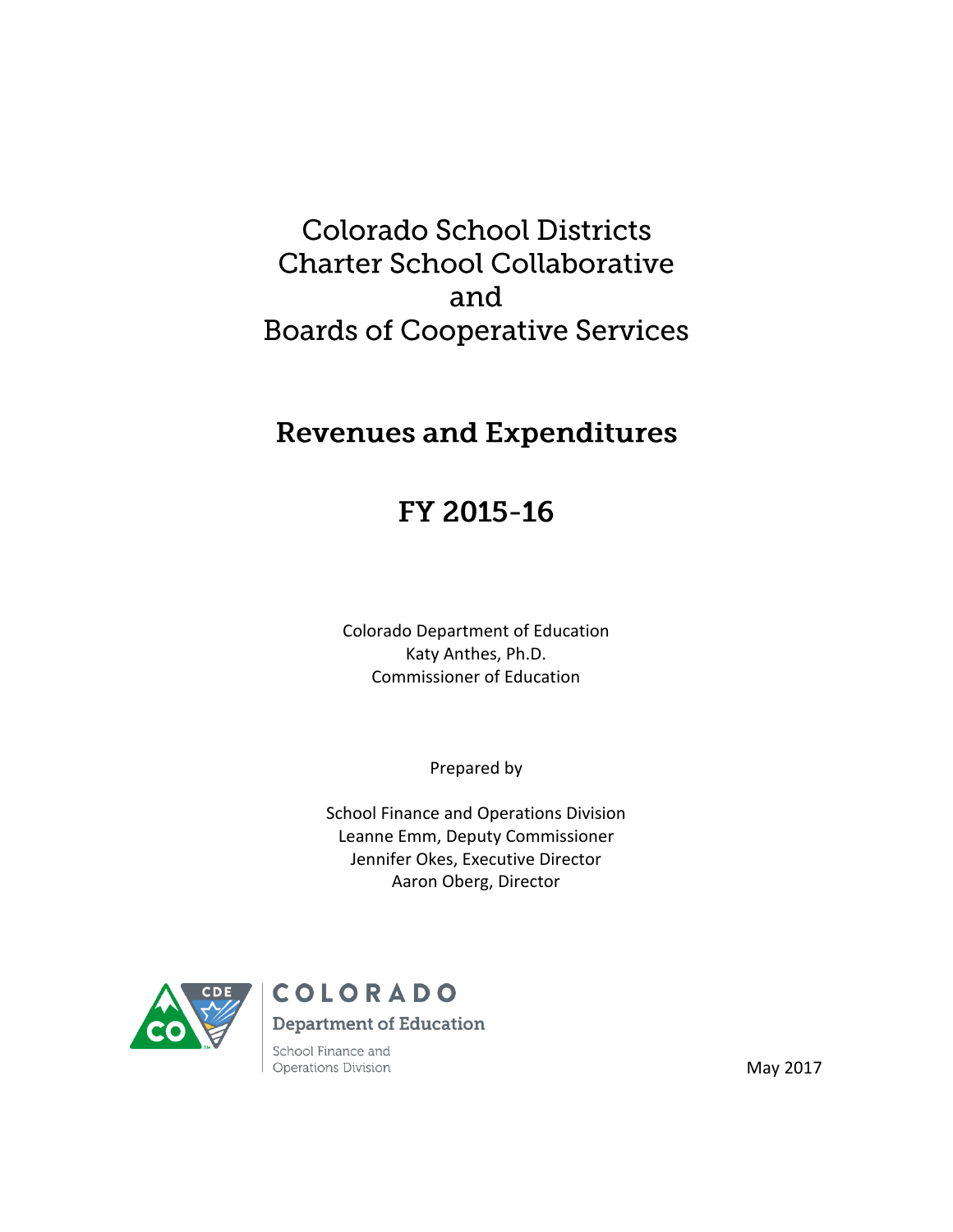This FY 2015-16 Revenues and Expenditures report is prepared to provide school districts, legislators, researchers, and the public with comparative financial data regarding Colorado public school districts, charter school collaborative and boards of cooperative services (BOCES).

| <b>CDE Vision Statement</b> |  |
|-----------------------------|--|
|-----------------------------|--|

All students in Colorado will become educated and productive citizens capable of succeeding in society, the workforce, and life.

CDE Mission Statement

The mission of the Colorado Department of Education is to ensure that all students are prepared for success in society, work, and life by providing excellent leadership, service, and support to schools, districts, and communities across the state.

# **Colorado State Board of Education**

| Chairman      |  |
|---------------|--|
| Vice-Chairman |  |
|               |  |
|               |  |
|               |  |
|               |  |
|               |  |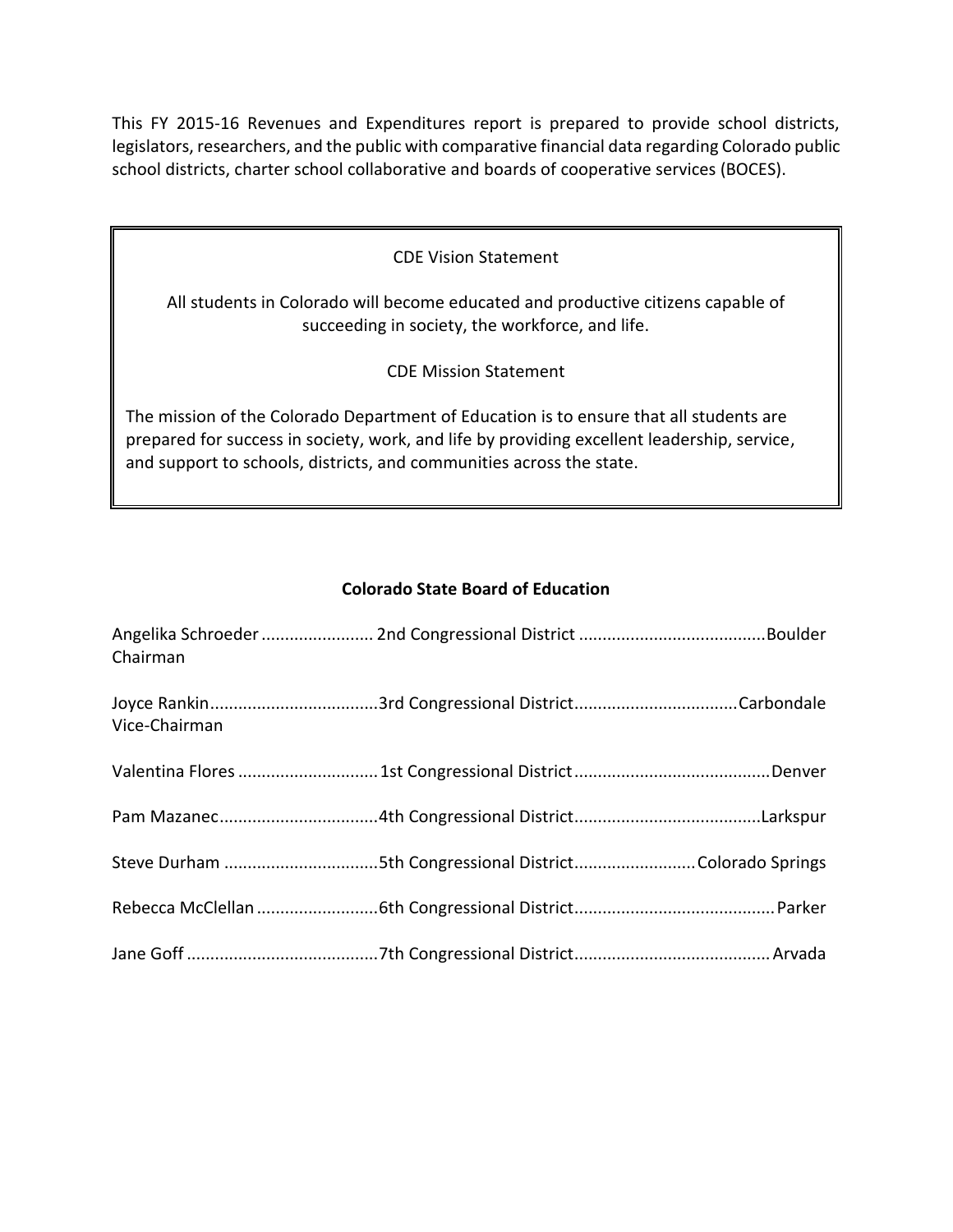# **Revenues and Expenditures** FY 2015-16

### **General**

Financial information provided in this publication reflects activity from July 1, 2015, through June 30, 2016, and is based on audited reports furnished by school districts, charter school collaborative and boards of cooperative services (BOCES) pursuant to Section 29-1-603, Colorado Revised Statutes.

Each table is arranged alphabetically by county for school districts and by name for boards of cooperative services. Within each county, school districts are listed in legal number order. At the end of each table, subtotals for school districts and for boards of cooperative services and totals for the state are provided.

Generally, at least three lines of information related to each revenue or expenditure category are shown: a total dollar amount, a per-funded-pupil dollar amount, and a percentage of the total revenues or expenditures that each individual revenue or expenditure category represents.

# **Fiscal Year 2015-16 Funded Pupil Count (FPC)**

Funded Pupil Count is calculated based on a formula in the Public School Finance Act of 1994, which includes a conversion from actual membership to a full-time equivalency (FTE). That is a conversion to full-time, part-time, and unfunded pupils based on enrollment, scheduling, and attendance.

In general, for the majority of school districts, funding is based on a one-day count based on the number of pupils as of October 1, 2015. In declining enrollment districts, this one-day count is averaged with up to four previous years' pupil counts.

### **Fiscal Year 2015-16 Membership**

The Pupil Membership data is based upon the Student October Count, including preschool through 12th grade. The Student October Count is based on a one-day membership count in which districts are asked to report all students who are actively enrolled and attending classes through their district on that date. Membership includes enrollment and attendance. The data submission to CDE includes students meeting the membership requirements as of the pupil enrollment count date.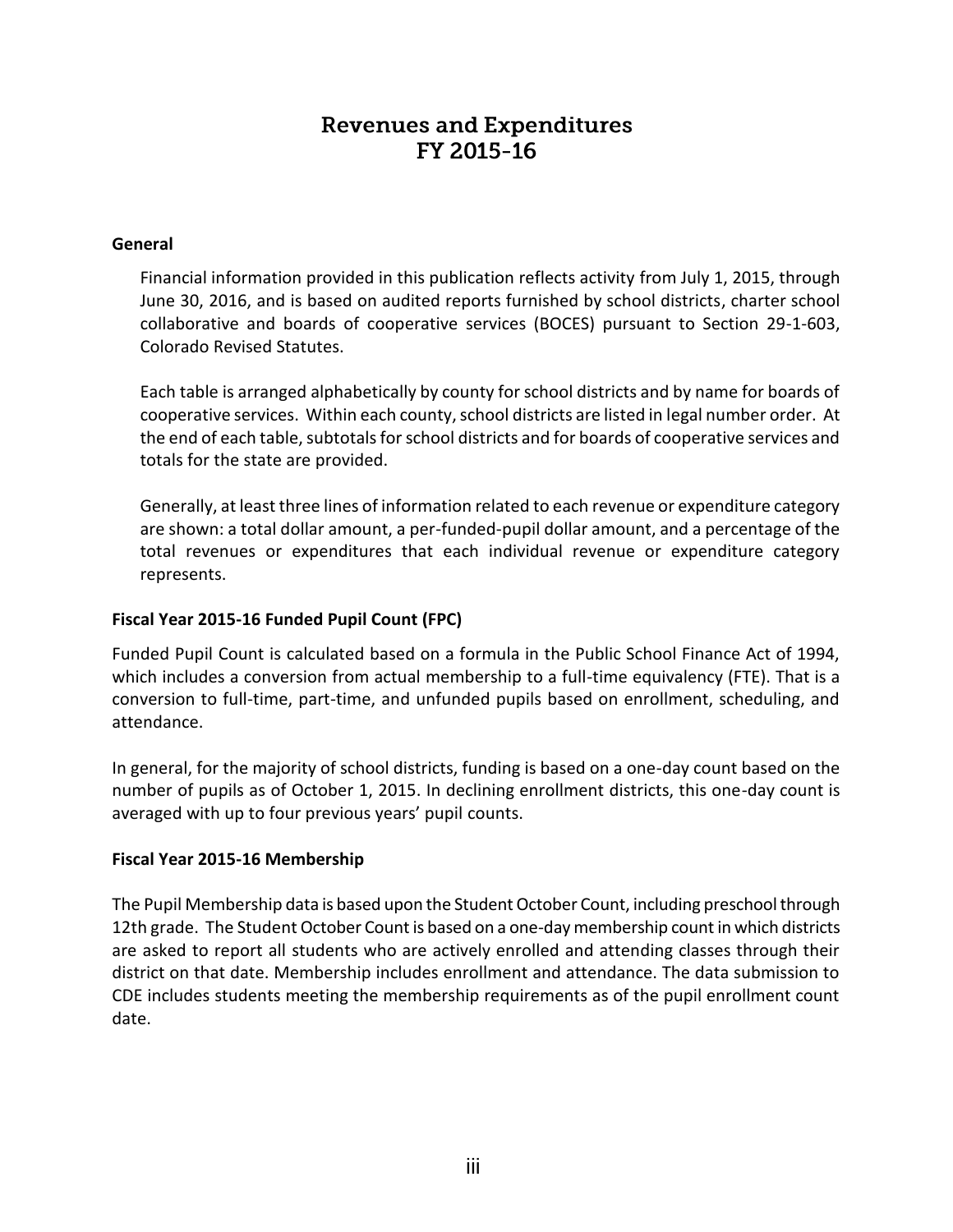#### **Revenues**

Tables IA through IC illustrate total revenues classified by local, state, and federal funding sources.

Tables IIA and IIB illustrate revenues based on the various funds into which they are deposited.

#### **Expenditures**

Tables IIA and IIB illustrate expenditures based on the various funds from which they occur.

Table IIIA illustrates instructional expenditures as they are incurred at the various locations within a school district or BOCES (e.g., elementary school, high school).

Tables IIIB through IIID illustrate instructional expenditures by program/subject area (e.g., Art, English Language Arts, Mathematics, Music, Natural Science) as they are incurred at high school and vocational school locations within the district or BOCES.

Table IVA details instructional program expenditures by object: salaries, employee benefits, purchased services, supplies and materials, capital outlay, and other.

Table IVB summarizes "support program" expenditures such as pupil and instructional staff support, administration, operations and maintenance, pupil transportation, food service operations, and other support services.

Table IVC summarizes total expenditures classified by "instruction," "support services," "community services," and "other" services.

Table V focuses exclusively on employee salary and benefit costs incurred for a variety of job classifications.

### **Fund Balances**

Beginning and ending fund balances are not reflected in the revenue and expenditure amounts reported.

### **Duplicate Reporting**

The amounts shown in this report represent unduplicated revenues and expenditures where possible. To that end, any transfers among funds and any duplicated reporting of activities within internal service funds are not included unless otherwise noted.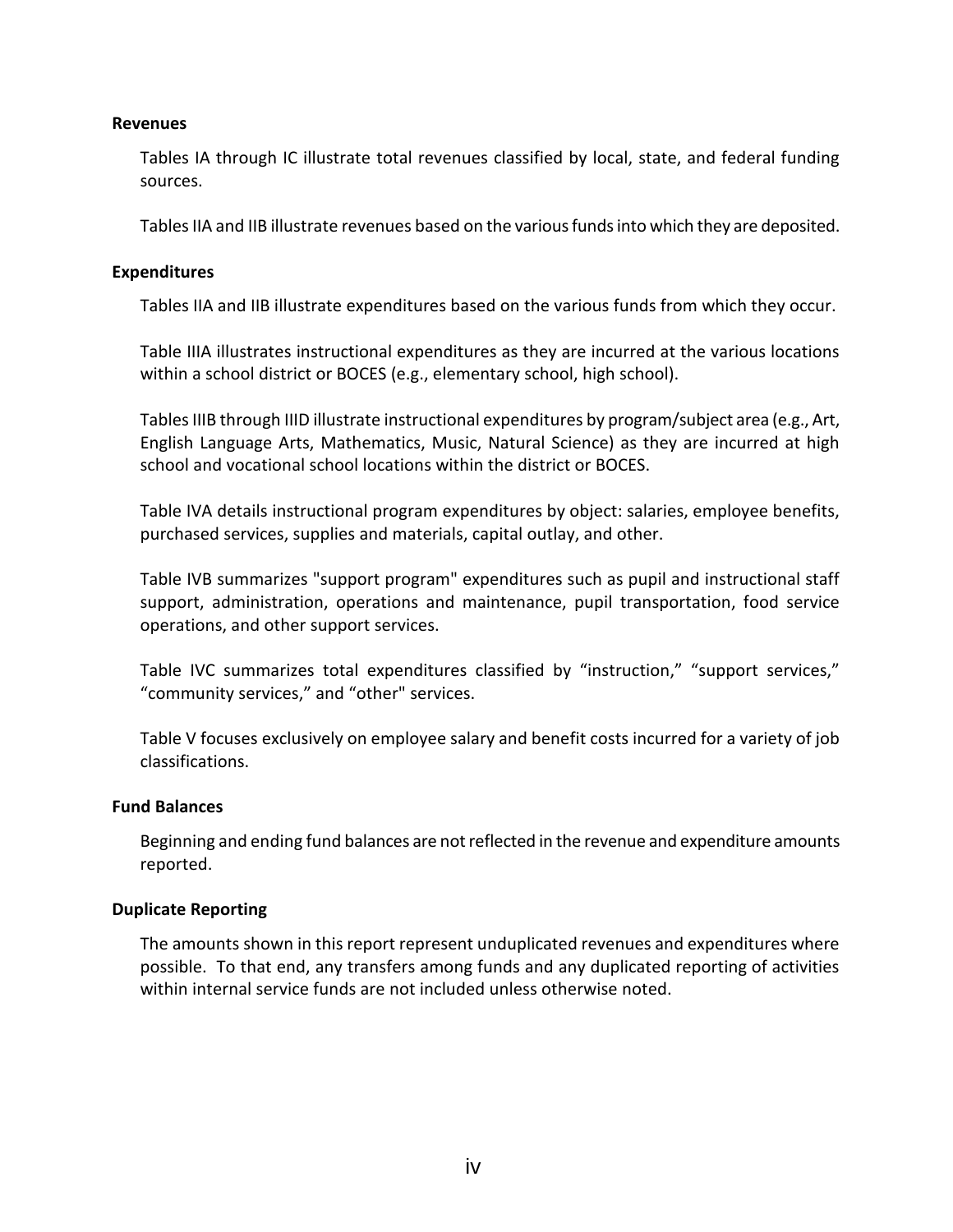# **Comparison of Revenue and Other Sources Table IA**

- Page 1: individual school district listings begin.
- Page 31: individual charter school collaborative / board of cooperative services listings begin.
- Page 34: school district subtotals, charter school collaborative / board of cooperative services subtotals, and state totals are reported.

This table illustrates revenues by source without regard to the individual funds in which these revenues are deposited. Broadly, revenues can be separated into local, state (see Table IB), and federal (see Table IC) sources.

# LOCAL SOURCES

### **Property Taxes**

Property tax revenues and any penalties and interest received on such delinquent taxes are reported here. This amount includes revenues resulting from the mill levy imposed by a school district pursuant to the Public School Finance Act of 1994 and from any other authorized mill levies including, but not limited to, those to retire outstanding bonded indebtedness.

### **Specific Ownership Taxes**

Vehicle ownership tax revenues received via the county are reported here. A portion of these revenues is considered part of the local funding share pursuant to the Public School Finance Act of 1994.

### **Other Local Revenue**

All remaining local revenues are reported here. These revenues include tuition; textbook, transportation, and other fees; earnings on investments; charges for services; and other sources of local revenues. This amount does not include proceeds from the sale of general obligation bonds (long-term debt), which instead are shown separately in Table IC.

### **Total Local Revenue**

The sum of all local sources of revenues is reported here.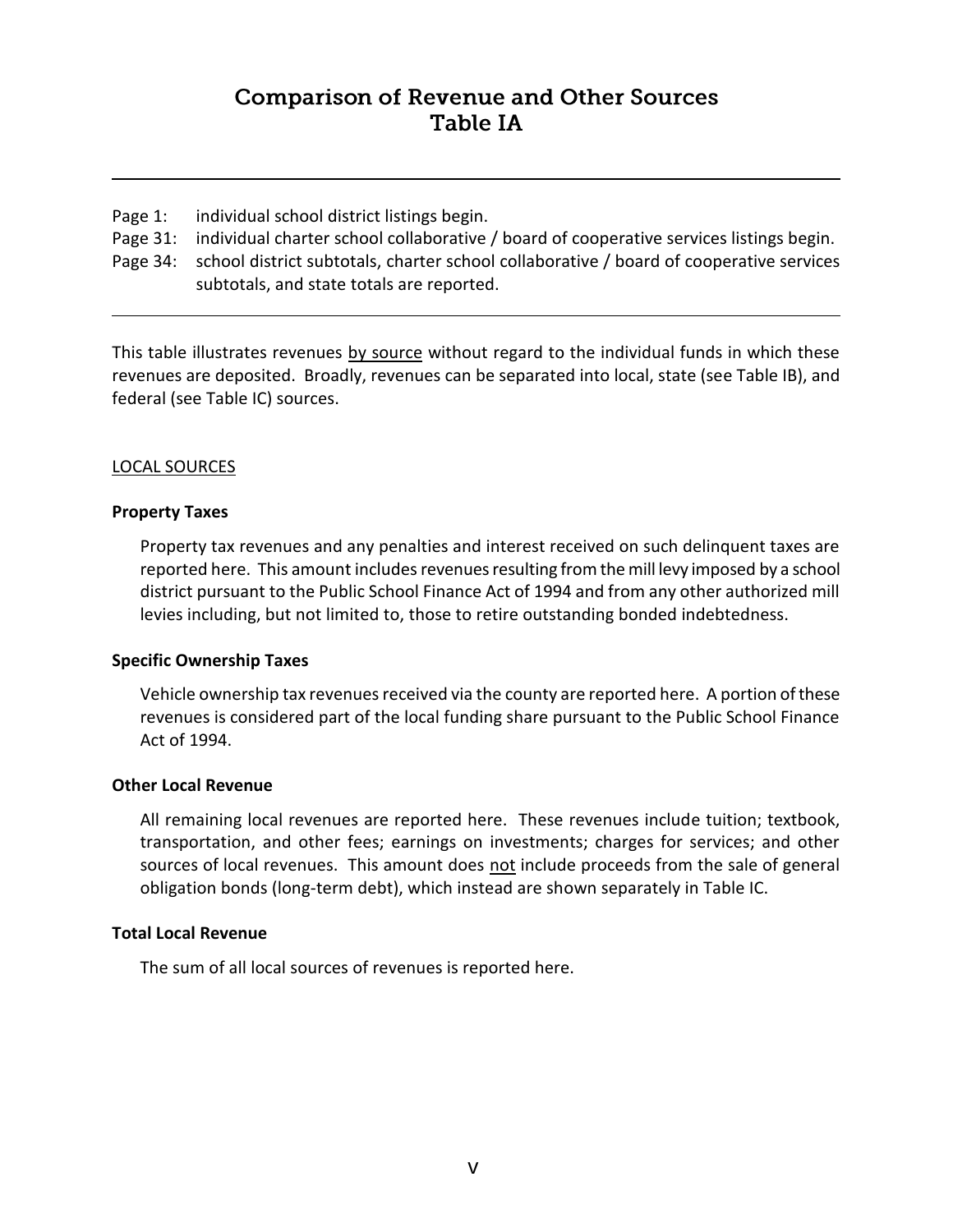# **Comparison of Revenue and Other Sources Table IB**

- Page 36: individual school district listings begin.
- Page 59: individual charter school collaborative / board of cooperative services listings begin.
- Page 61: school district subtotals, charter school collaborative / board of cooperative services subtotals, and state totals are reported.

This table illustrates revenues by source without regard to the individual funds in which these revenues are deposited. Broadly, revenues can be separated into local (see Table IA), state, and federal (see Table IC) sources.

# STATE SOURCES

### **State Share**

Revenues received for the state share funding portion of the total program calculated under the Public School Finance Act of 1994 are reported here. Included also are any adjustments resulting from Colorado Department of Education (CDE) audits of this program's funding.

### **State Vocational Ed**

Revenues received pursuant to the state reimbursement for vocational education expenses incurred are reported here. Included also are any adjustments resulting from Colorado Community College and Occupational Education System (CCCOES) audits of this program's funding.

### **State Special Education (E.C.E.A.)**

Revenues received pursuant to the state's Exceptional Children's Educational Act for funding of services to special education students are reported here. Included also are any adjustments resulting from Colorado Department of Education (CDE) audits of this program's funding.

### **State English Language Proficiency (E.L.P.A.)**

Revenues received pursuant to the state's English Language Proficiency Act for funding of services to students in need of English language development are reported here. Included also are any adjustments resulting from Colorado Department of Education (CDE) audits of this program's funding.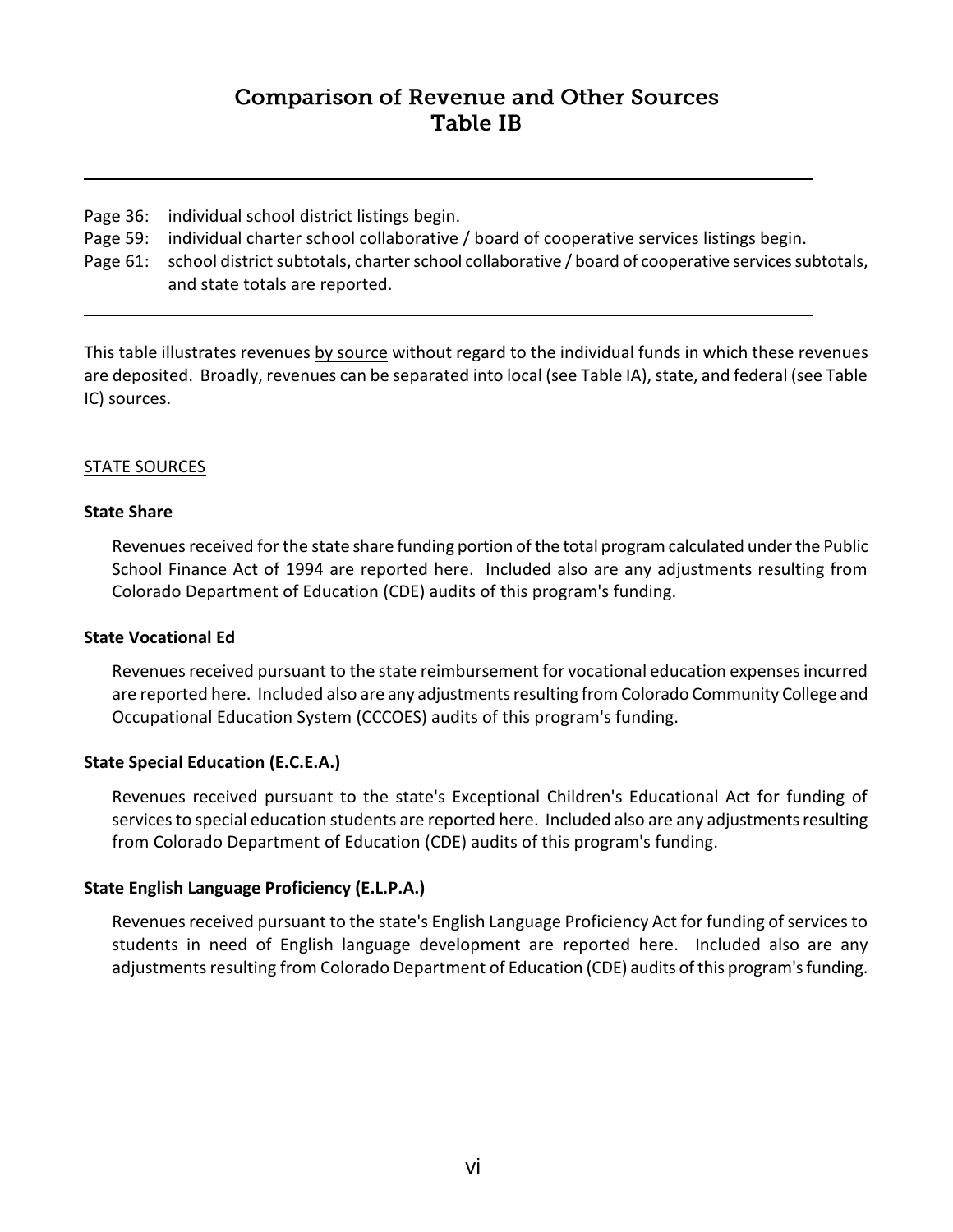### **State Gifted Talented (E.C.E.A.)**

Revenues received pursuant to the state's Exceptional Children's Educational Act for funding of services to gifted and talented students are reported here. Included also are any adjustments resulting from Colorado Department of Education (CDE) audits of this program's funding.

#### **State Transportation**

Revenues received pursuant to the state reimbursement for student transportation expenses incurred are reported here. Included also are any adjustments resulting from Colorado Department of Education (CDE) audits of this program's funding.

#### **Other State Revenue**

All remaining state revenues are reported here. These revenues include any state funding for services to suspended or expelled students, for comprehensive health education, for emergencies, etc.

#### **Total State Revenue**

The sum of all state sources of revenues is reported here.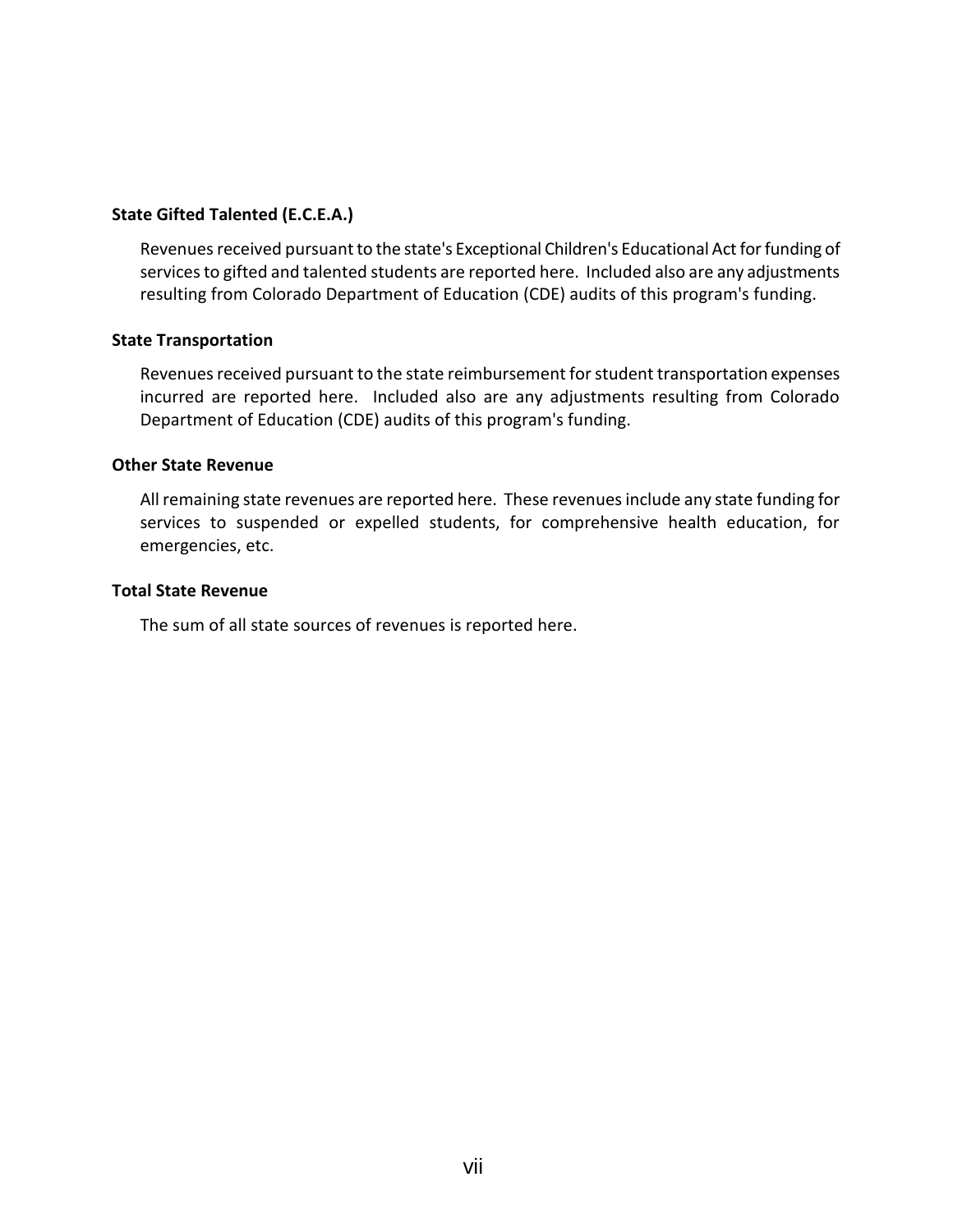# **Comparison of Revenue and Other Sources** Table IC

- Page 63: individual school district listings begin.
- Page 93: individual charter school collaborative / board of cooperative services listings begin.
- Page 96: school district subtotals, charter school collaborative / board of cooperative services subtotals, and state totals are reported.

This table illustrates revenues by source without regard to the individual funds in which these revenues are deposited. Broadly, revenues can be separated into local (see Table IA), state (see Table IB), and federal sources.

#### FEDERAL SOURCES

#### **Federal Revenue**

The sum of all federal sources of revenues is reported here. These revenues include but are not limited to funds received for vocational education, education of children with disabilities, adult education, migrant children education, and nutrition and meal programs.

#### TOTAL REVENUE

#### **Total Revenue**

The sum of all local, state, and federal sources of revenues is reported here.

#### OTHER SOURCES

#### **Bond Sale Proceeds**

The sum of all proceeds from the sale of general obligation bonds (long-term debt) is reported here.

#### **Other Sources**

The sum of all remaining sources is reported here including, but not limited to, capital lease and certificates of participation financing proceeds.

#### TOTAL REVENUE AND OTHER SOURCES

#### **Total Revenue (and) Other Sources**

The sum of all revenues and other financing sources is reported here.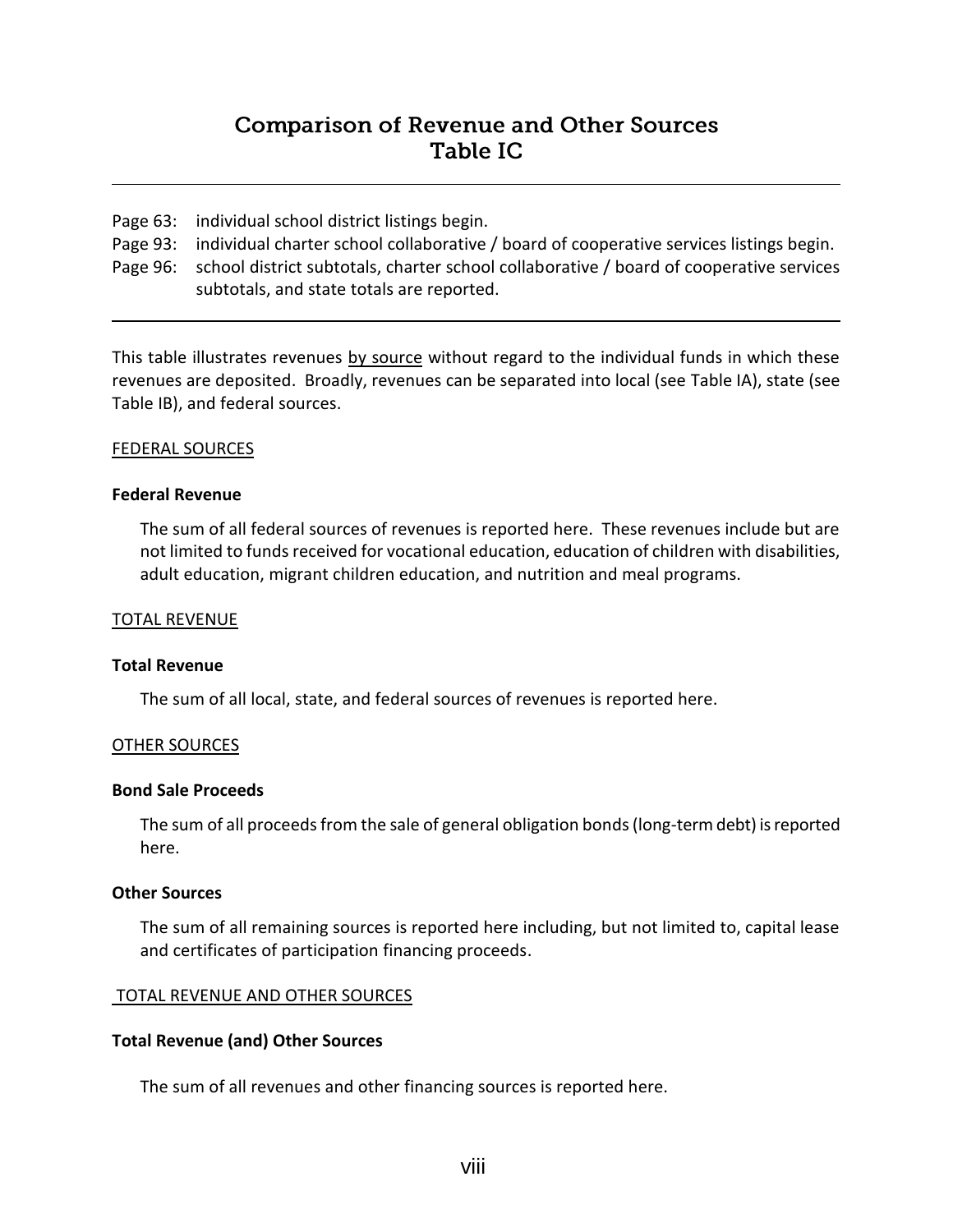# **Comparison of Revenues and Expenditures for Selected Funds Table IIA**

Page 98: individual school district listings begin.

- Page 115: individual charter school collaborative / board of cooperative services listings begin.
- Page 118: school district subtotals, charter school collaborative / board of cooperative services subtotals, and state totals are reported.

This table presents the revenues and expenditures for various funds in which activity is recorded: the General, Pupil Activity, Food Service, Insurance Reserve, and Capital Reserve Funds. Information for remaining funds is reported on Table IIB (see page x).

# **General Fund**

This fund is required by Section 22-45-103(1)(a), CRS, and is used to finance and account for all ordinary operations of a district or board of cooperative services. Any lawful expenditure may be made from the General Fund.

Revenues -- sources primarily include property taxes, specific ownership taxes, and state funding pursuant to the Public School Finance Act of 1994; state moneys for transportation, English language proficiency, vocational education, and disabled children's education; and local sources of tuition, fee, and investment earnings income.

Expenditures -- moneys are expended for a variety of needs, including instruction, pupil and staff support, administration, operations and maintenance, transportation, food services, business services, community services, and other support services.

### **Pupil Activity**

These funds (either special revenue or trust/agency) are used to record financial transactions relating to school-sponsored intrascholastic and interscholastic events.

Revenues--sources primarily include fees charged for participation in school-sponsored clubs and activities, gate collections, fund raising sales, and any earnings on investments.

Expenditures -- moneys are expended in support of these clubs and activities.

# **Food Service**

This fund is required by State Board of Education Rule (1 CCR 301-11) and is used to record food services operations funded through the U.S. Department of Agriculture's food and nutrition programs.

Revenues -- sources primarily include federal reimbursements and commodities, food sales, and any earnings on investments.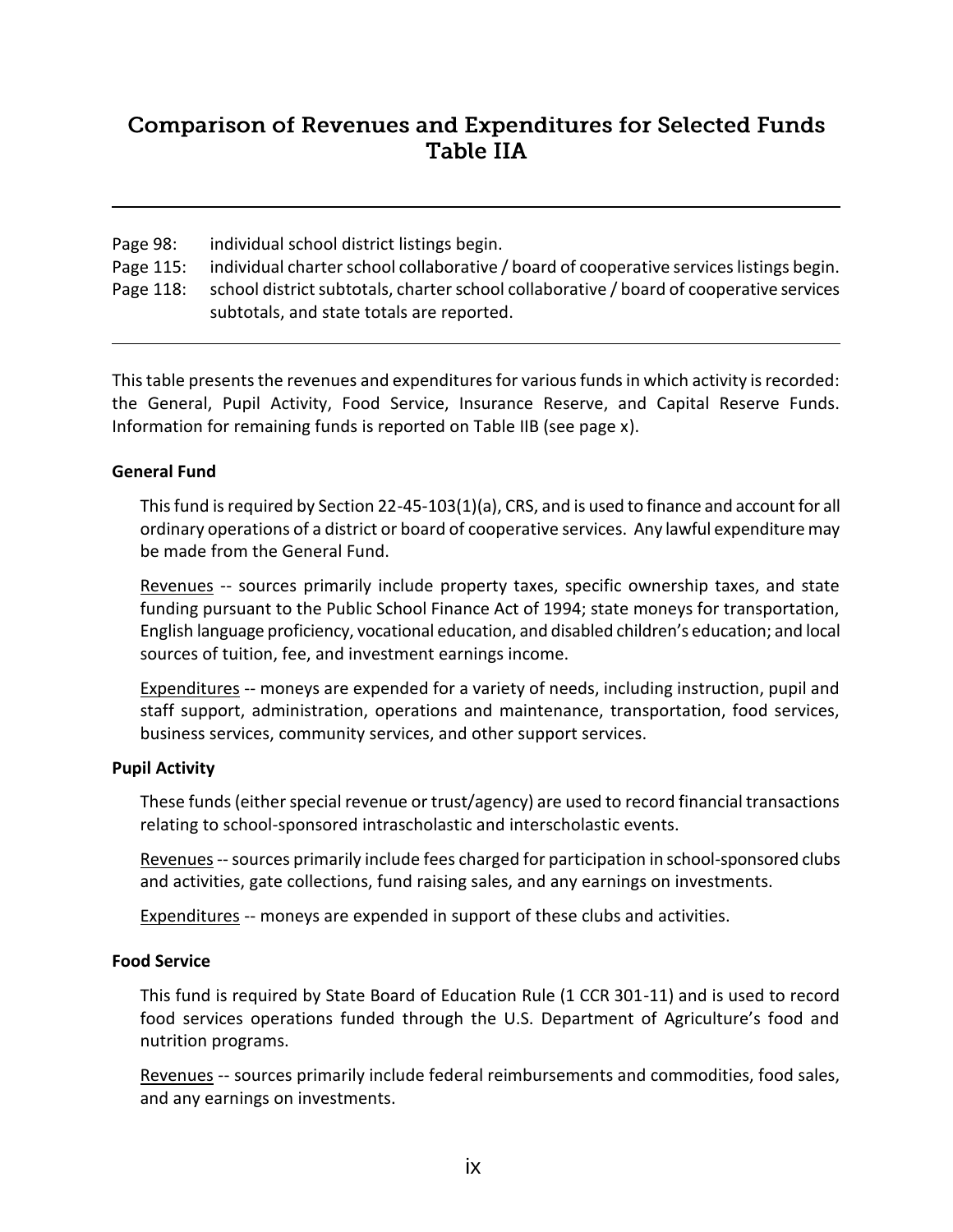Expenditures-- moneys are expended for salaries and benefits of personnel (employed in the food service operations) and operating and capital costs. The reported amount also includes any depreciation expense.

#### **Insurance Reserve**

These funds are used to record insurance-related activities.

Revenues -- sources primarily include the statutorily-required allocation of moneys received pursuant to the Public School Finance Act of 1994 and any earnings on investments.

Expenditures -- moneys are expended to pay for the loss of or damage to property; administrative expenses; loss control; workers' compensation; legal claims and judgements; and insurance premiums.

#### **Capital Reserve**

These funds (either special revenue or capital project) are required by Section 22-45-103(1)(c), CRS, and are used for long-range capital needs.

Revenues -- sources primarily include the statutorily-required allocation of moneys received pursuant to the Public School Finance Act of 1994 and any earnings on investments.

Expenditures -- moneys are expended for land, buildings, improvements, vehicles and equipment, etc.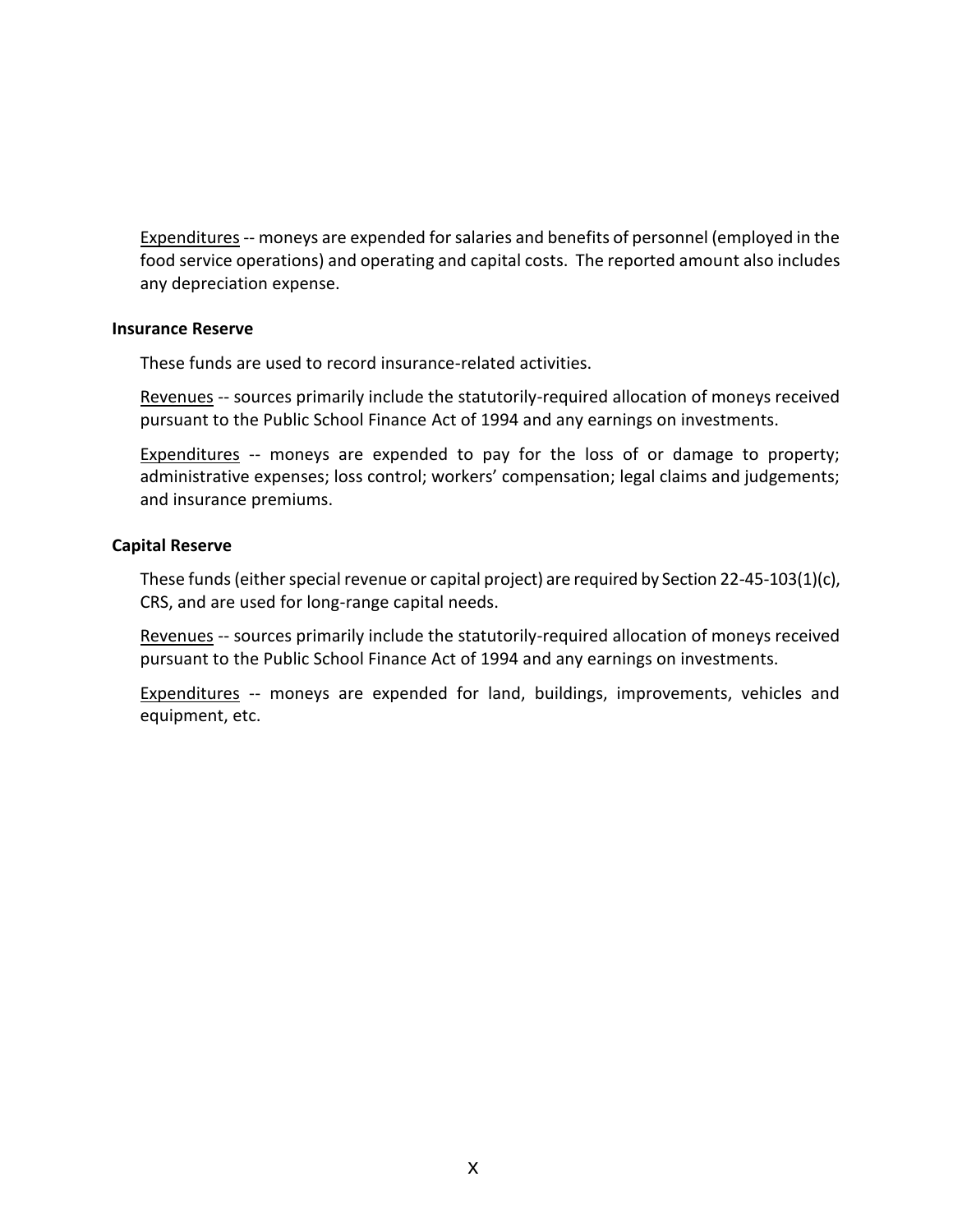# **Comparison of Revenues and Expenditures for Selected Funds** Table IIB

Page 120: individual school district listings begin.

Page 138: individual charter school collaborative / board of cooperative services listings begin.

Page 140: school district subtotals, charter school collaborative / board of cooperative services subtotals, and state totals are reported.

This table presents the revenues and expenditures for various funds in which activity is recorded: the Building, the Bond Redemption, and all other (enterprise, Governmental Designated Purpose Grant, internal service, special revenue, transportation, and trust and agency) Funds not reported elsewhere. Information for additional funds is reported on Table IIA (see page viii).

A total for all funds also is reported. Additionally, this table reports "current" expenditure amounts, which are designed to distinguish "operating" costs from "capital" costs.

# **Building**

These funds (building and special building and technology) are required by State Board of Education Rule (1 CCR 301-11) and by Section 22-45-103(1)(d), CRS. They are used to account for the sale of general obligation bonds (long-term debt) and the receipt of certain property tax revenues, and for the subsequent spending of these moneys as approved by a school district's voters.

Revenues -- sources primarily include the proceeds from approved bond sales, any revenues received from a specific special building and technology mill levy, and any earnings on investments.

**Expenditures** -- moneys are expended for approved capital projects.

### **Bond Redemption**

These debt service funds are required by Section 22-45-103(1)(b), CRS, to repay outstanding bonded indebtedness obligations.

Revenues -- sources primarily include property tax revenues resulting from the levy of a mill approved by school district voters; specific ownership tax revenues; and any earnings on investments.

**Expenditures** -- moneys are expended for principal and interest payments required on outstanding general obligation bonds (long-term debt) and other indebtedness.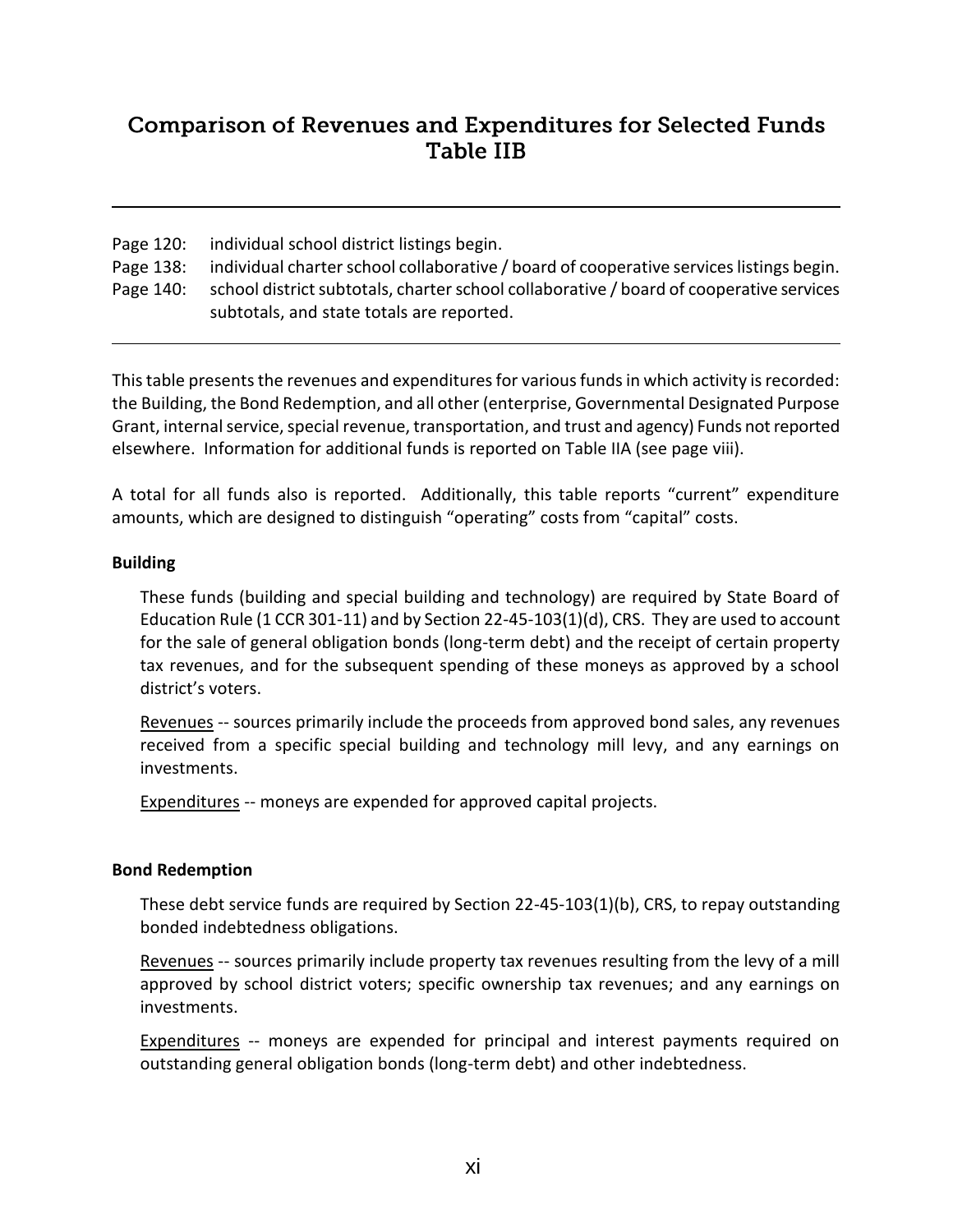### **Other**

Included in this category are the following funds not reported elsewhere; each has unique sources of revenues and objects of expenditures.

Enterprise Fund -- optional and used to account for activities financed and operated in a manner similar to private business enterprises.

Governmental Designated Purpose Grant Fund -- optional and used to separately track activities relating to individual local, state, or federal grants received.

Internal Service Fund -- optional and used to record goods or services provided by one department or agency within a district or board of cooperative services to other departments or agencies within the district or board of cooperative services on a cost-reimbursement basis.

Special Revenue Fund -- optional and used to account for specific revenue sources which legally are restricted to expenditure for specified purposes.

Transportation Fund -- required by Section 22-45-103(1)(f), CRS, and used to account for revenues generated by a separate mill levy authorized by Section 22-40-102(1.7), CRS, or by a fee authorized by Section 22-32-113(5), CRS, to supplement a district's transportation funding received from the state Public School Transportation Fund.

Trust and Agency Fund -- optional and used to account for activities of a district or board of cooperative services acting in a trustee capacity or as an agent for individuals, organizations, other governmental units, etc.

### **Total All Funds**

The sum of all revenues and expenditures for all funds is reported here.

### **Current Expenditures**

\*With Transportation / With Private Sources -- this amount represents total non-capital expenditures from all funds except the Capital Reserve, Building, Bond Redemption, and Special Building and Technology Funds.

Without Transportation -- in addition to those adjustments noted above\*, this amount reduces all pupil transportation activity expenses of all funds from the calculation.

Without Private Sources -- in addition to those adjustments noted above\*, this amount reduces funds received by private sources.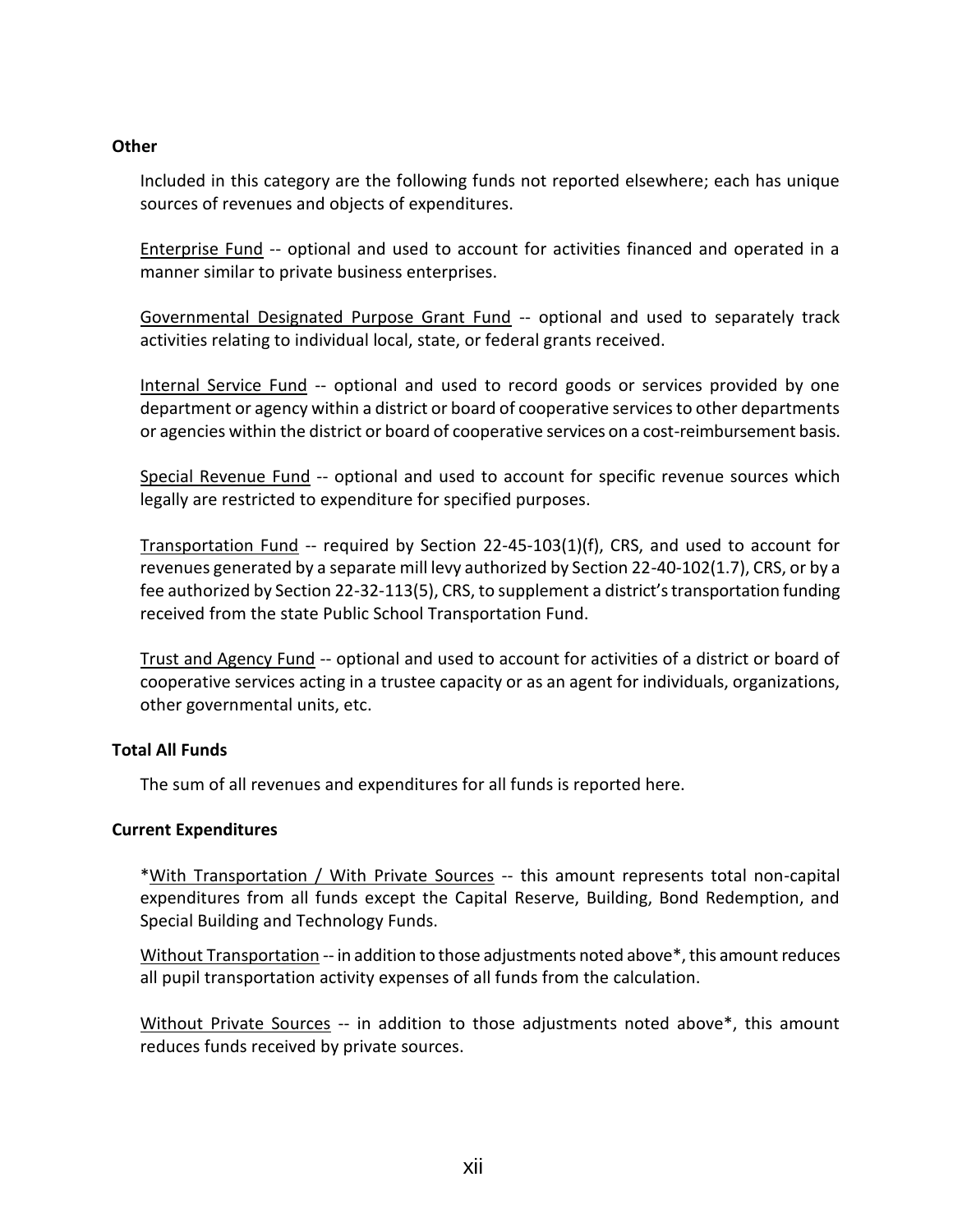# **Comparison of Instructional Expenditures by Location Table IIIA**

- Page 142: individual school district listings begin.
- Page 165: individual charter school collaborative / board of cooperative services listings begin.
- Page 167: school district subtotals, charter school collaborative / board of cooperative services subtotals, and state totals are reported.

This table illustrates instructional expenditures as they are incurred at the various locations within a school district or BOCES (e.g., elementary school, high school). Costs incurred for such instructional programs are separated into "operating" and "capital" (equipment) costs, in addition to being shown as total amounts.

Instruction includes those activities dealing directly with the interactions between students and staff, including paraprofessionals (aides) or classroom assistants who assist teachers in the instructional process.

# **Elementary Schools**

Instructional expenditures incurred at schools (including charters) normally classified as elementary instruction and composed of any span of grade levels from pre-school through grade 8 are reported here.

# **Middle Schools**

Instructional expenditures incurred at schools (including charters) normally falling between elementary schools and high schools and usually consisting of some combination of grade levels between grades 5 and 9 are reported here.

### **Senior High Schools**

Instructional expenditures incurred at schools (including charters) serving grades normally following a middle (junior high) school and ending with grade 12 are reported here.

### **Vocational Technical Schools**

Instructional expenditures incurred at secondary schools (including charters) which are separately organized for the purposes of offering education and training in vocational and/or technical skills and occupations are reported here.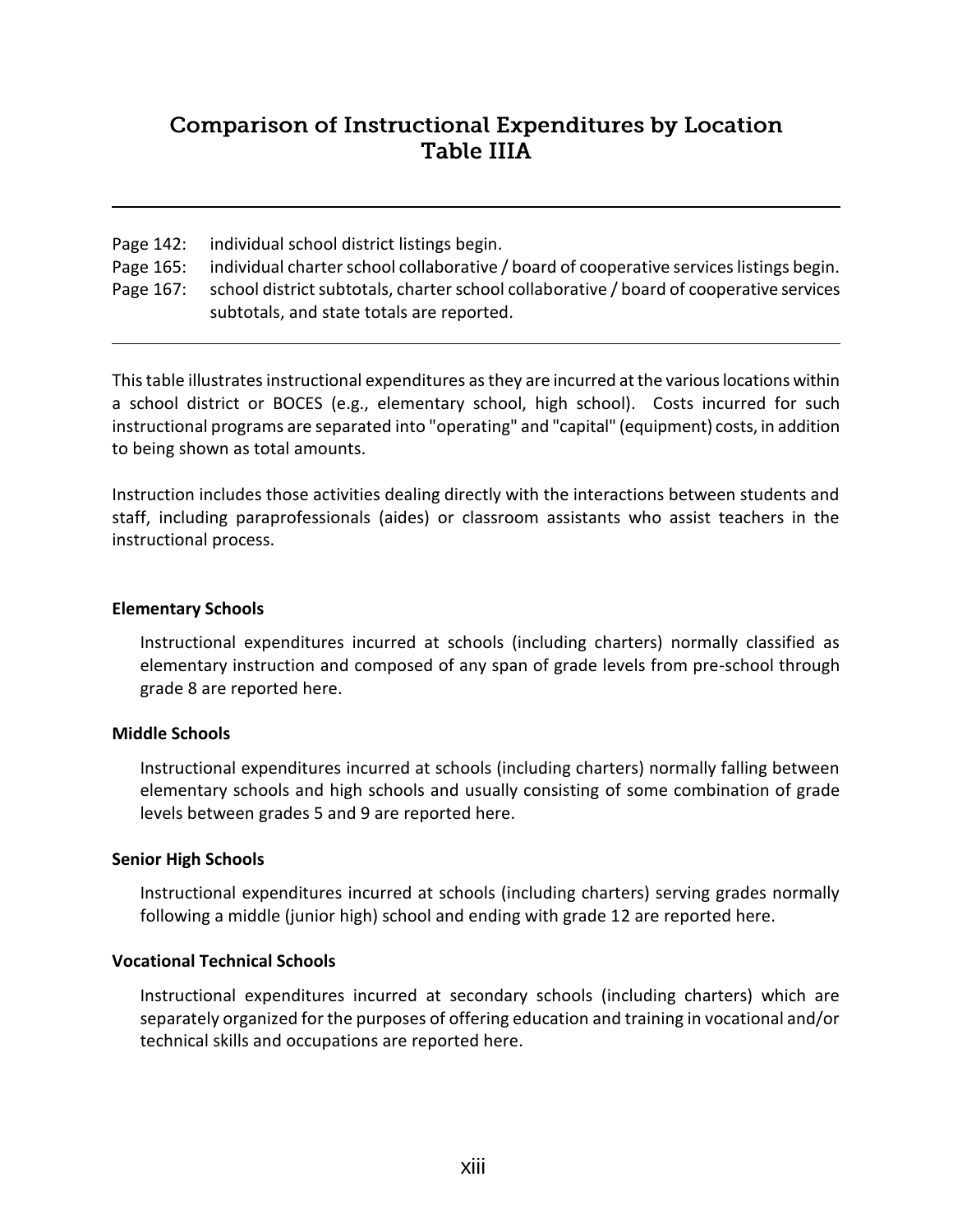#### **Online Schools**

Instructional expenditures incurred for the purposes of offering education through a virtual online setting are reported here.

#### **Combination Schools**

Instructional expenditures incurred at schools (including charters) that house on a permanent basis more than one type of instructional organization (e.g., elementary school and middle school) are reported here.

#### **Centralized Services**

Instructional expenditures incurred in association with centralized delivery of services are reported here.

#### **Service Centers**

Instructional expenditures incurred in association with centralized operations for specific activities rather than for specific buildings or facilities are reported here.

#### **District-Wide Costs**

Instructional expenditures incurred which are not directly associated with specific district services and which are not related to the level of services provided are reported here.

#### **Other Operational Units**

Instructional expenditures incurred in relation to other locations, operational units, cost centers, or sites not categorized elsewhere are reported here.

#### **Total Instructional Expenditures**

The sum of all instructional expenditures is reported here.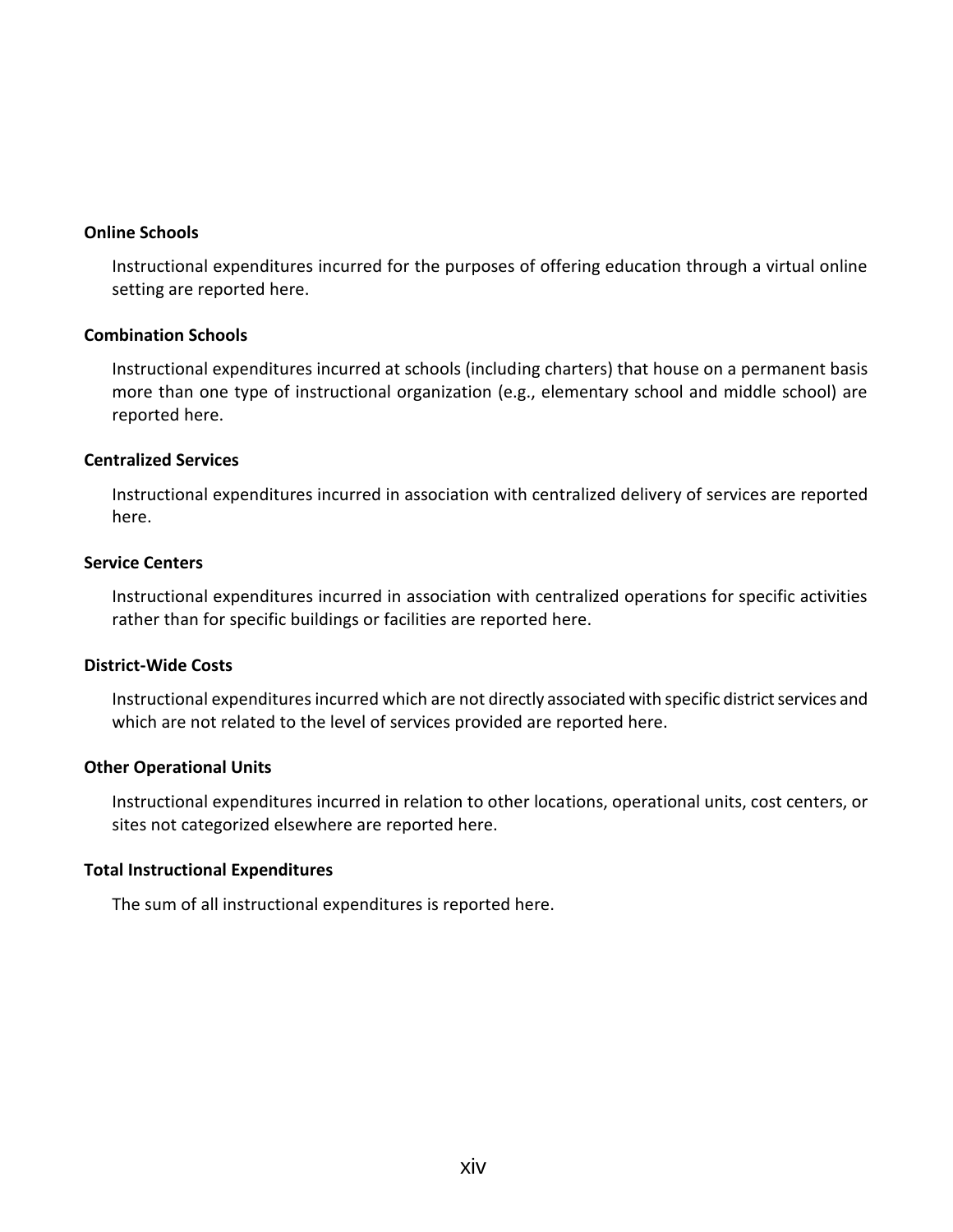# **Comparison of Instructional Expenditures** at High Schools and Vocational **Excluding Combination Schools Table IIIB**

Page 169: individual school district listings begin.

- Page 192: individual charter school collaborative / board of cooperative services listings begin.
- Page 195: school district subtotals, charter school collaborative / board of cooperative services subtotals, and state totals are reported.

This table illustrates instructional expenditures by program/subject area (e.g., Art, English Language Arts, Mathematics, Music, Natural Science) as they are incurred at high school and vocational school locations within the district or BOCES. Costs incurred for such instructional programs are separated into "operating" and "capital" (equipment) costs, in addition to being shown as total amounts. See also Tables IIIC and IIID.

Instruction includes those activities dealing directly with the interactions between students and staff, including paraprofessionals (aides) or classroom assistants who assist teachers in the instructional process.

### **General High School Education**

Instructional expenditures incurred for which no feasible way exists to allocate to specific subject areas are reported here.

### **General Post-Secondary Education**

Instructional expenditures incurred for K-12 students taking instructional course work at institutions of higher learning are reported here.

### **General Integrated Education**

Instructional expenditures incurred for students of multiple levels or for programs which combine multiple subject areas are reported here.

### **Gifted and Talented Education**

Instructional expenditures incurred for programs serving students who have been identified by professionally qualified personnel as being gifted and talented in areas such as academic subjects, fine arts, and vocational and technical areas are reported here.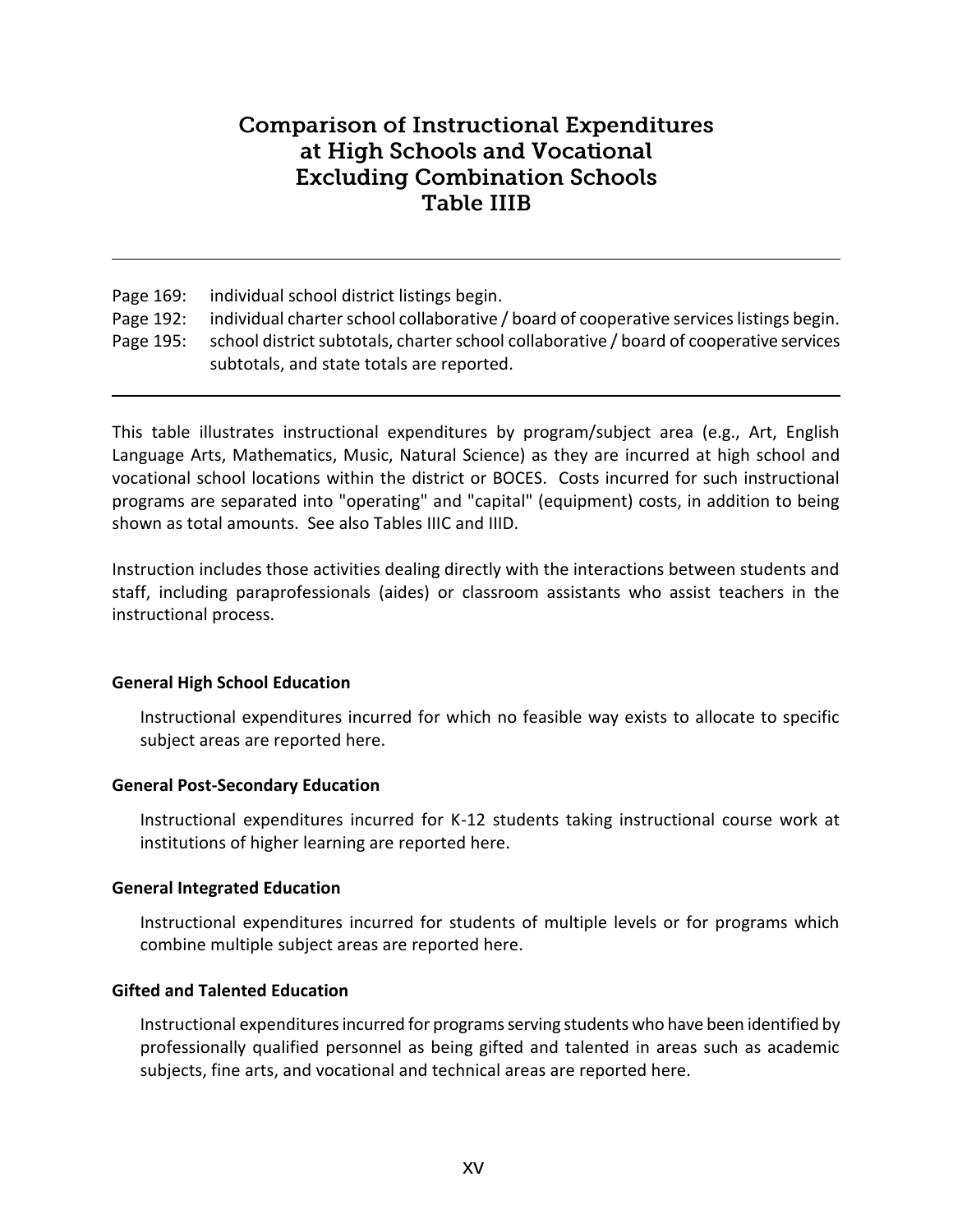### **General Instructional Media**

Instructional expenditures incurred in association with the use of media resources are reported here.

#### **Other General Education**

Instructional expenditures incurred for any general education expense which cannot be categorized elsewhere are reported here.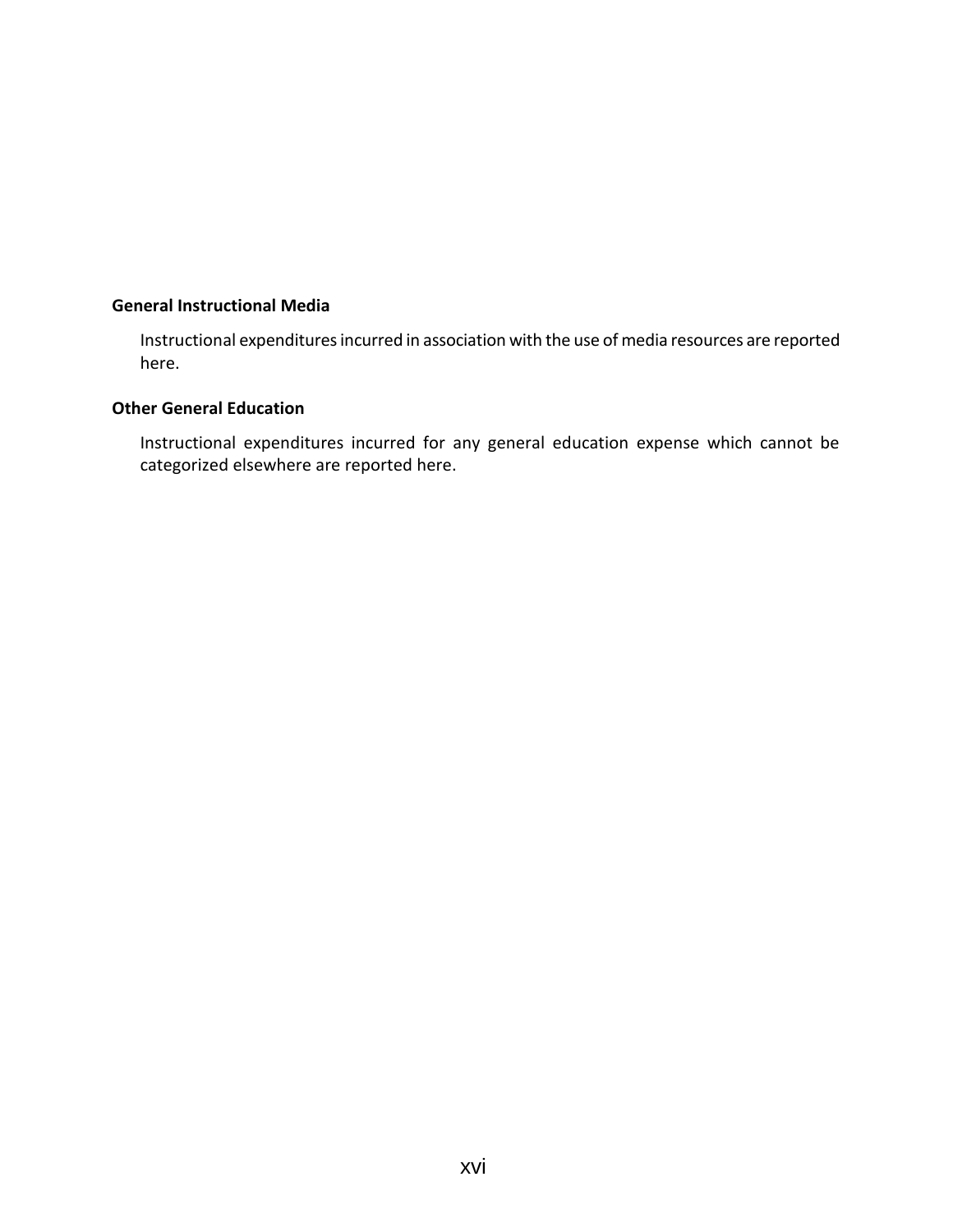# **Comparison of Instructional Expenditures** at High Schools and Vocational **Excluding Combination Schools** Table IIIC

Page 197: individual school district listings begin.

- Page 220: individual charter school collaborative / board of cooperative services listings begin.
- Page 223: school district subtotals, charter school collaborative / board of cooperative services subtotals, and state totals are reported.

This table illustrates instructional expenditures by program/subject area (e.g., Art, English Language Arts, Mathematics, Music, Natural Science) as they are incurred at high school and vocational school locations within the district or BOCES. Costs incurred for such instructional programs are separated into "operating" and "capital" (equipment) costs, in addition to being shown as total amounts. See also Tables IIIB and IIID.

Instruction includes those activities dealing directly with the interactions between students and staff, including paraprofessionals (aides) or classroom assistants who assist teachers in the instructional process.

# **Agriculture**

Instructional expenditures incurred in association with preparation for occupations requiring knowledge and skills in agriculture production, agricultural supplies, agricultural mechanization, agricultural products (processing), ornamental horticulture, forestry, or agricultural resources are reported here.

### **Art**

Instructional expenditures incurred in association with the organized body of subject matter involving visual, tactile, and kinesthetic expression and with the history of art are reported here.

### **Business**

Instructional expenditures incurred in association with the development of attitudes, knowledge, skills, and understanding concerned with business principles and practices having application for personal use and/or activities in the business world are reported here.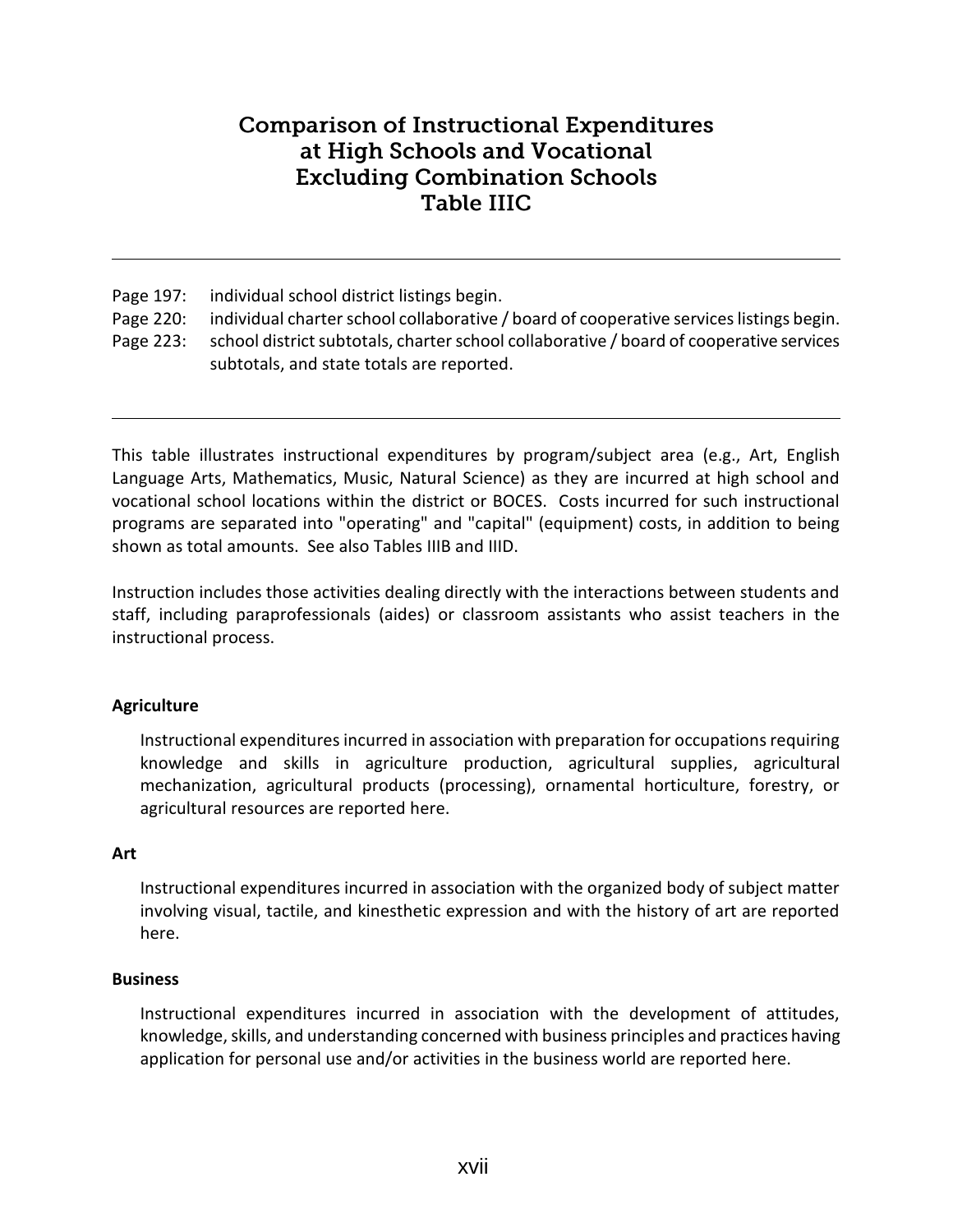#### **Distributive Marketing Education**

Instructional expenditures incurred in association with the performance of activities that direct the flow of goods and services, including their appropriate utilization from the producer to the consumer or user are reported here. Such activities include selling, buying, transporting, storing, promoting, financing, marketing, and managing.

#### **English Language Arts**

Instructional expenditures incurred in association with developing an understanding of the language system, proficiency and control in the use of the English language, an appreciation of a variety of literary forms, an understanding and appreciation of various aspects of past and present cultures as expressed in literature, and interests which will motivate lifelong learning are reported here.

#### **Foreign Languages**

Instructional expenditures incurred in association with learning a foreign language, including learning English as a foreign language, are reported here.

#### **Health Occupations Education**

Instructional expenditures incurred in association with knowledge, understanding, and skills required to support the health professions are reported here, including diagnostic, therapeutic, preventative, restorative, and rehabilitative services.

#### **Physical Curriculum**

Instructional expenditures incurred in association with health and safety in daily living, physical education, and recreation are reported here.

#### **Family & Consumer Education**

Instructional expenditures incurred in association with home economics understanding, attitudes, and skills relevant to personal, home, and family life and related occupations are reported here.

#### **Industrial Arts Technology Education**

Instructional expenditures incurred in association with development of an understanding about the technical, consumer, occupational, recreational, organizational, managerial, social, historical, and cultural aspects of industry and technology (including layout designing, producing, processing, assembling, testing, maintaining, servicing, and repairing any product or commodity) are reported here.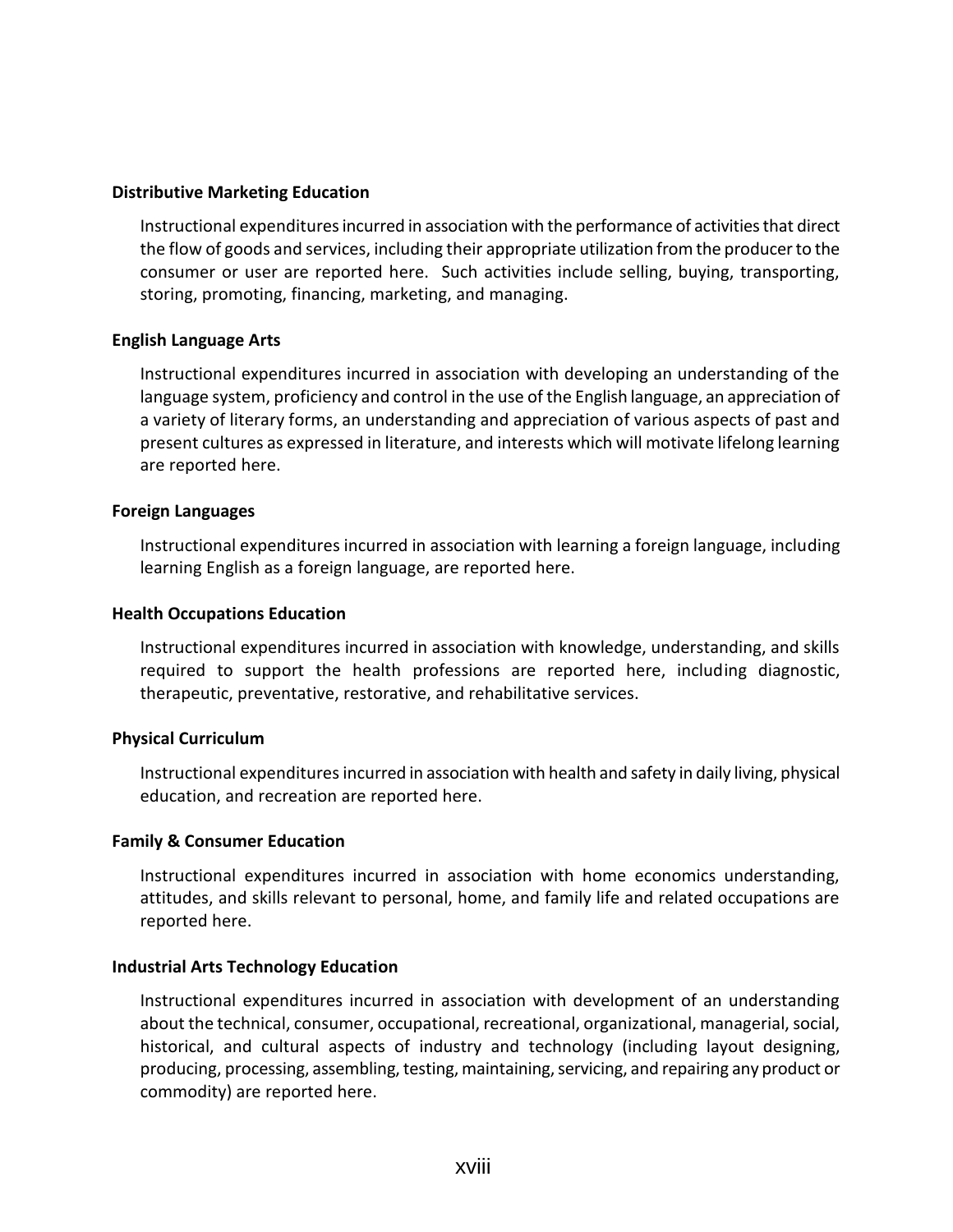# **Comparison of Instructional Expenditures** at High Schools and Vocational **Excluding Combination Schools Table IIID**

Page 225: individual school district listings begin. Page 248: individual charter school collaborative / board of cooperative services listings begin. Page 251: school district subtotals, charter school collaborative / board of cooperative services subtotals, and state totals are reported.

This table illustrates instructional expenditures by program/subject area (e.g., Art, English Language Arts, Mathematics, Music, Natural Science) as they are incurred at high school and vocational school locations within the district or BOCES. Costs incurred for such instructional programs are separated into "operating" and "capital" (equipment) costs, in addition to being shown as total amounts. See also Tables IIIB and IIIC.

Instruction includes those activities dealing directly with the interactions between students and staff, including paraprofessionals (aides) or classroom assistants who assist teachers in the instructional process.

### **Mathematics**

Instructional expenditures incurred in association with the science of relations existing between quantities (magnitude) and operations and with the science of methods used for deducting from other quantities, known or supposed, the quantities sought are reported here.

### **Music**

Instructional expenditures incurred in association with the fine art that utilizes sounds in time in meaningful and organized manners and with the appreciation, creation, performance, and enjoyment of such art are reported here.

### **Natural Science**

Instructional expenditures incurred in association with the physical and biological world and of the processes of discovering and validating knowledge about such world are reported here.

### **Office Occupations**

Instructional expenditures incurred in association with opportunities for students to prepare for and achieve career objectives in public or private enterprises or organizations related to the facilitating function of the office are reported here.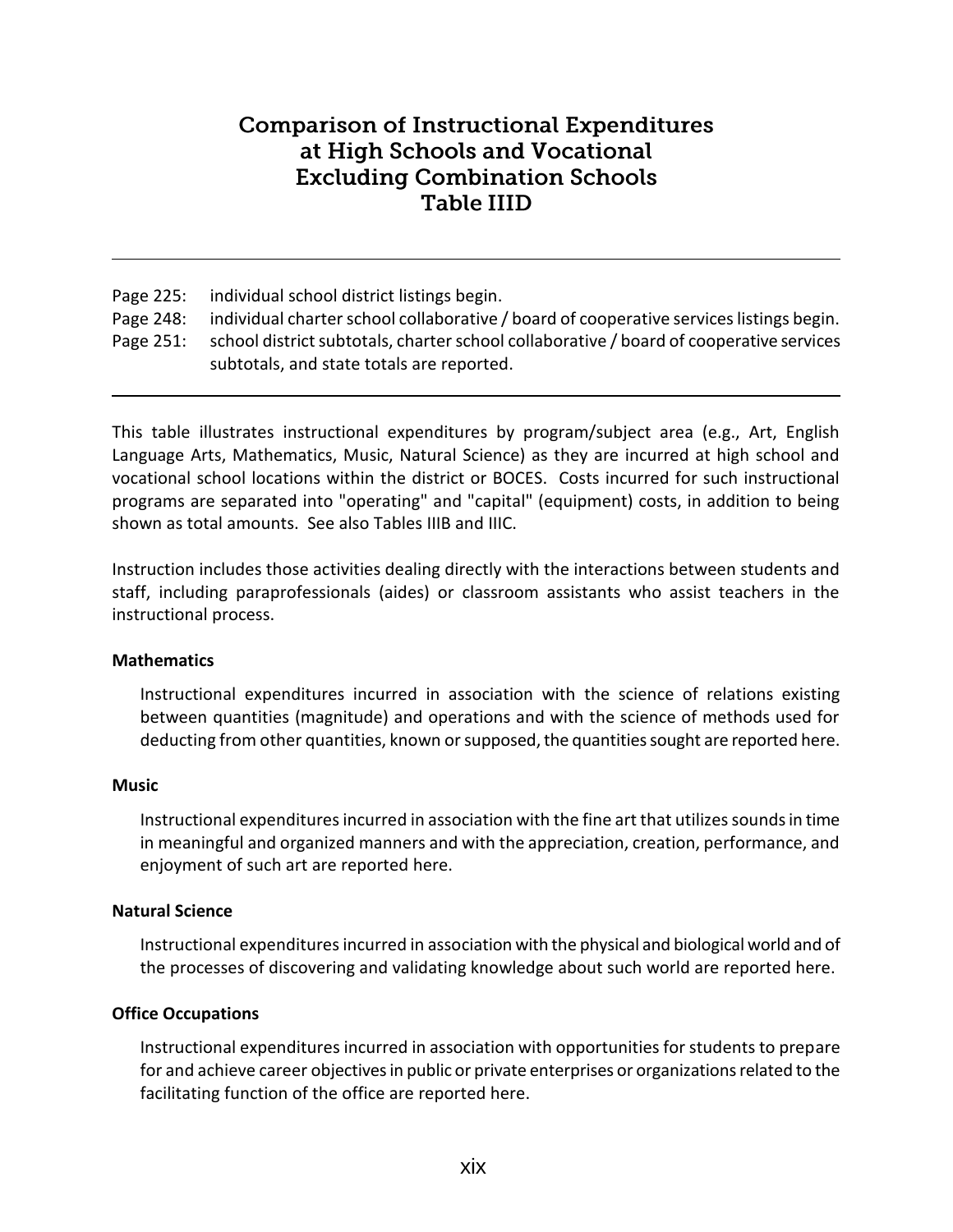#### **Social Sciences**

Instructional expenditures incurred in association with elements and institutions of human society in the disciplines of history, economics, political science, sociology, anthropology, psychology, geography, and philosophy are reported here.

### **Technical Education Computer Technology**

Instructional expenditures incurred in association with acquisition of knowledge and skills in the area of computers are reported here.

### **Special Education**

Instructional expenditures incurred in association with a special curriculum consisting of courses and other provisions which are different from or in addition to those provided in the usual school program and provided for exceptional pupils by specially qualified personnel are reported here.

### **Cocurricular Activities Athletic/Sport**

Instructional expenditures incurred in association with school-sponsored athletic activities or experiences, under the guidance or supervision of qualified adults, designed to provide opportunities for students to participate on an individual basis, in small groups, or in large groups for such purposes as motivation, enjoyment, and improvement of skills are reported here.

#### **Cocurricular Activities Nonathletic**

Instructional expenditures incurred in association with school-sponsored nonathletic activities or experiences, under the guidance or supervision of qualified adults, designed to provide opportunities for students to participate on an individual basis, in small groups, or in large groups for such purposes as motivation, enjoyment, and improvement of skills are reported here.

#### **Total Instructional Expenditures**

The sum of all instructional expenditures at high schools and vocational schools excluding combination schools is reported here.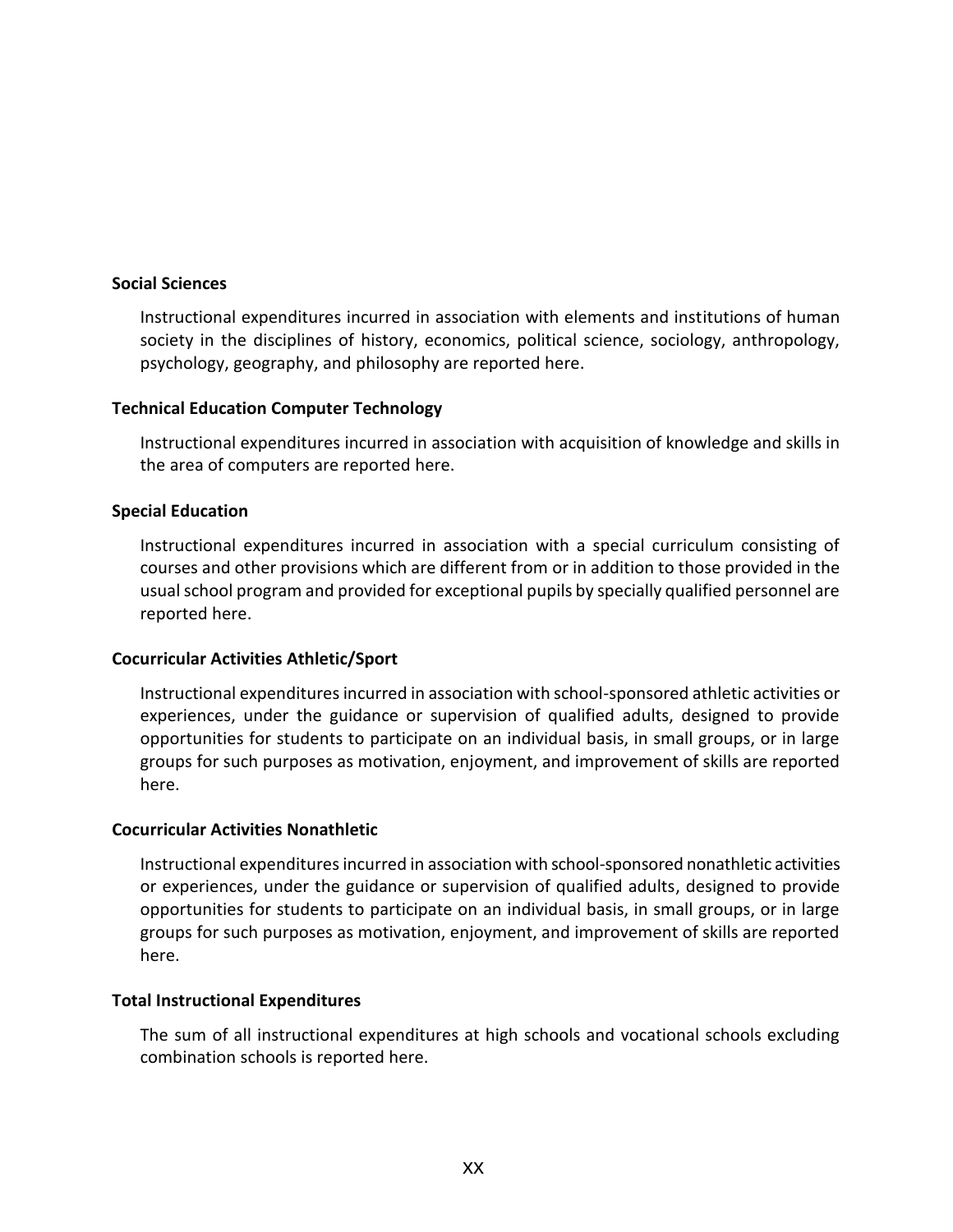# **Comparison of Instructional Program Expenditures by Object Table IVA**

- Page 253: individual school district listings begin.
- Page 271: individual charter school collaborative / board of cooperative services listings begin.
- Page 273: school district subtotals, charter school collaborative / board of cooperative services subtotals, and state totals are reported.

This table illustrates total expenditures for instruction. Instruction includes those activities dealing directly with the interactions between students and staff, including paraprofessionals (aides) or classroom assistants who assist teachers in the instructional process.

#### **Salaries**

Amounts paid to both permanent and temporary instructional employees, including substitutes, are reported here.

#### **Employee Benefits**

Amounts paid on behalf of instructional employees for fringe benefits such as life, health, and disability insurance, retirement contributions, etc., are reported here.

#### **Purchased Services**

Amounts paid for instructional services provided by persons or firms outside the school district or board of cooperative services are reported here.

### **Supplies & Materials**

Amounts paid for instructional items of an expendable nature are reported here.

### **Capital Outlay**

Amounts paid for instructional items of a non-expendable nature (e.g., equipment) are reported here.

### **Other Expenditures**

Amounts paid for all other instructional costs not included elsewhere are reported here.

# **Total**

The sum of all instructional expenditures is reported here.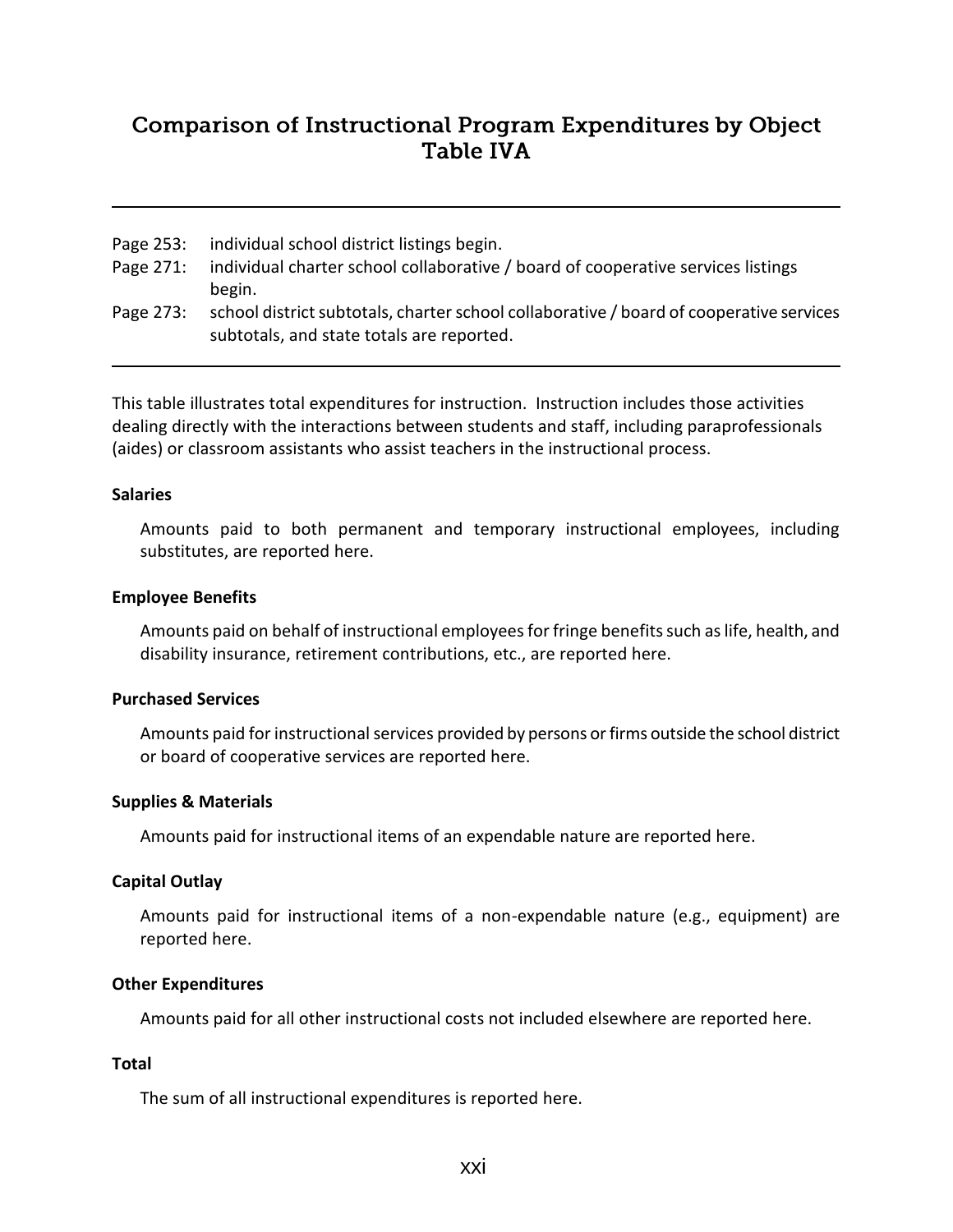# **Comparison of Support Program Expenditures Table IVB**

- Page 275: individual school district listings begin.
- Page 293: individual charter school collaborative / board of cooperative services listings begin.
- Page 295: school district subtotals, charter school collaborative / board of cooperative services subtotals, and state totals are reported.

This table illustrates total expenditures for support services. The reported amounts include expenditures for salaries, employee benefits, purchased services, supplies and materials, capital outlay, and other costs.

#### **Pupils**

Amounts paid for activities designed to assess and improve the well-being of students and to supplement the teaching process (e.g., medical, placement, and guidance services) are reported here.

### **Instructional Staff**

Amounts paid for activities associated with assisting instructional staff with the content and process of providing learning experiences for students (e.g., curriculum development) are reported here.

#### **General Administration**

Amounts paid for activities associated with establishing and administering school district operating policies (e.g., board of education, superintendent, legal, and auditing services) are reported here.

### **School Administration**

Amounts paid for activities associated with overall administration responsibility of a school or a combination of schools (e.g., school principal services) is reported here.

### **Operations & Maintenance**

Amounts paid for activities associated with the operation and maintenance of grounds, buildings, and equipment are reported here.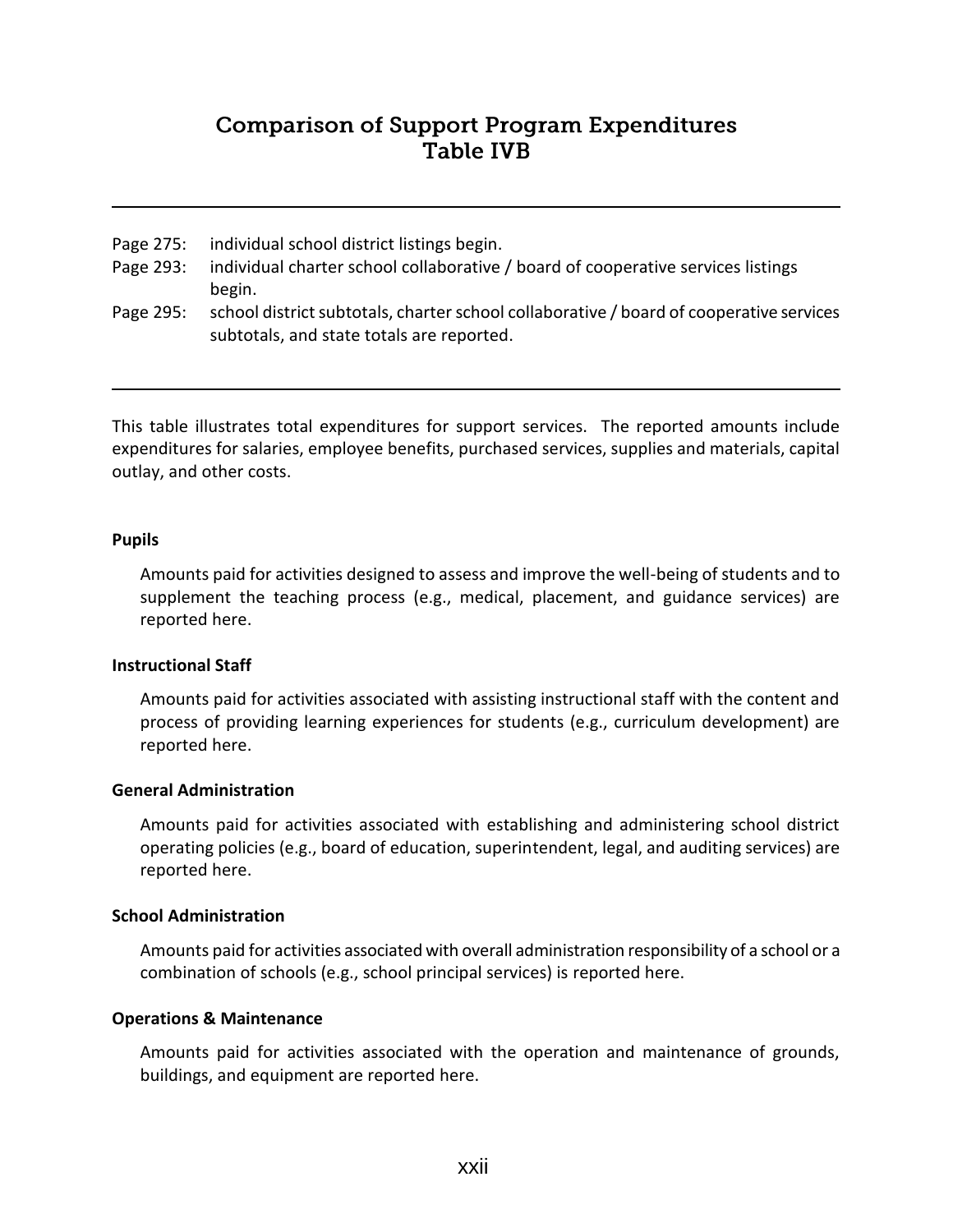#### **Pupil Transportation**

Amounts paid for transportation of students to and from their places of residence and the public schools in which they are enrolled (and including school activities held at sites other than the public schools) are reported here.

### **Food Services**

Amounts paid for providing food to students and staff, including preparation and delivery, is reported here.

### **Other Support**

Amounts paid for all other support services (e.g., business office and planning and evaluation services) are reported here.

#### **Total**

The sum of all expenditures for support services is reported here.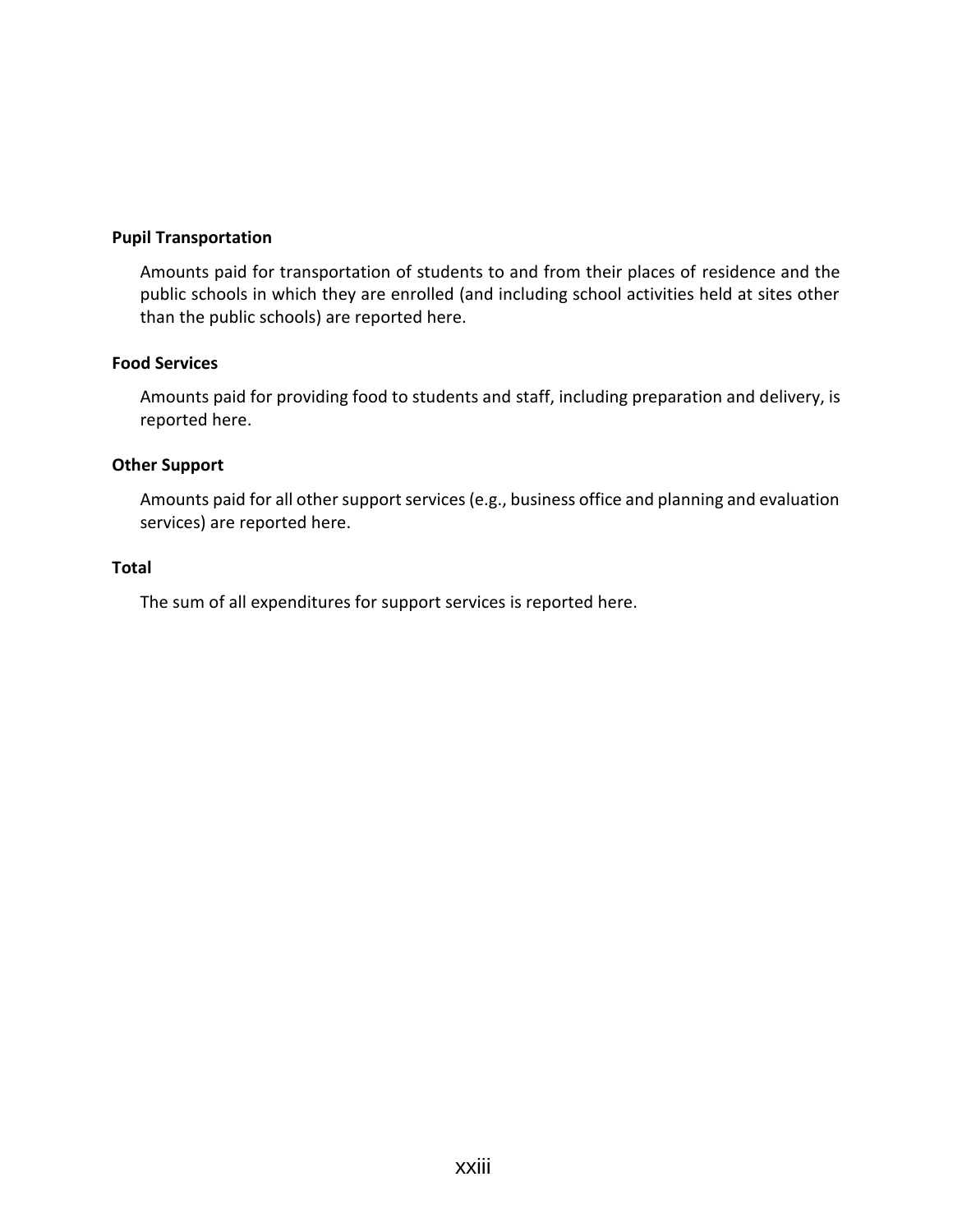# **Comparison of All Program Expenditures** Table IVC

- Page 297: individual school district listings begin.
- Page 323: individual charter school collaborative / board of cooperative services listings begin.
- Page 326: school district subtotals, charter school collaborative / board of cooperative services subtotals, and state totals are reported.

This table summarizes total expenditures classified by instruction, support, community, and other services. See also Tables IVA and IVB for more detailed illustrations.

#### **Total Instruction**

The sum of all expenditures for instruction as reported in Table IVA (see page xx) is reported here.

#### **Total Support Services**

The sum of all expenditures for support services as reported in Table IVB (see page xxii) is reported here.

#### **Community Services**

Amounts paid for activities associated with providing services to the community (e.g., recreation and child care programs) are reported here.

#### **Other Expenditures**

Amounts paid for all expenditures other than Instruction, Support Services, and Community Services are reported here.

#### **Total Expenditures**

The sum of all Instruction, Support Services, Community Services, and Other expenditures is reported here.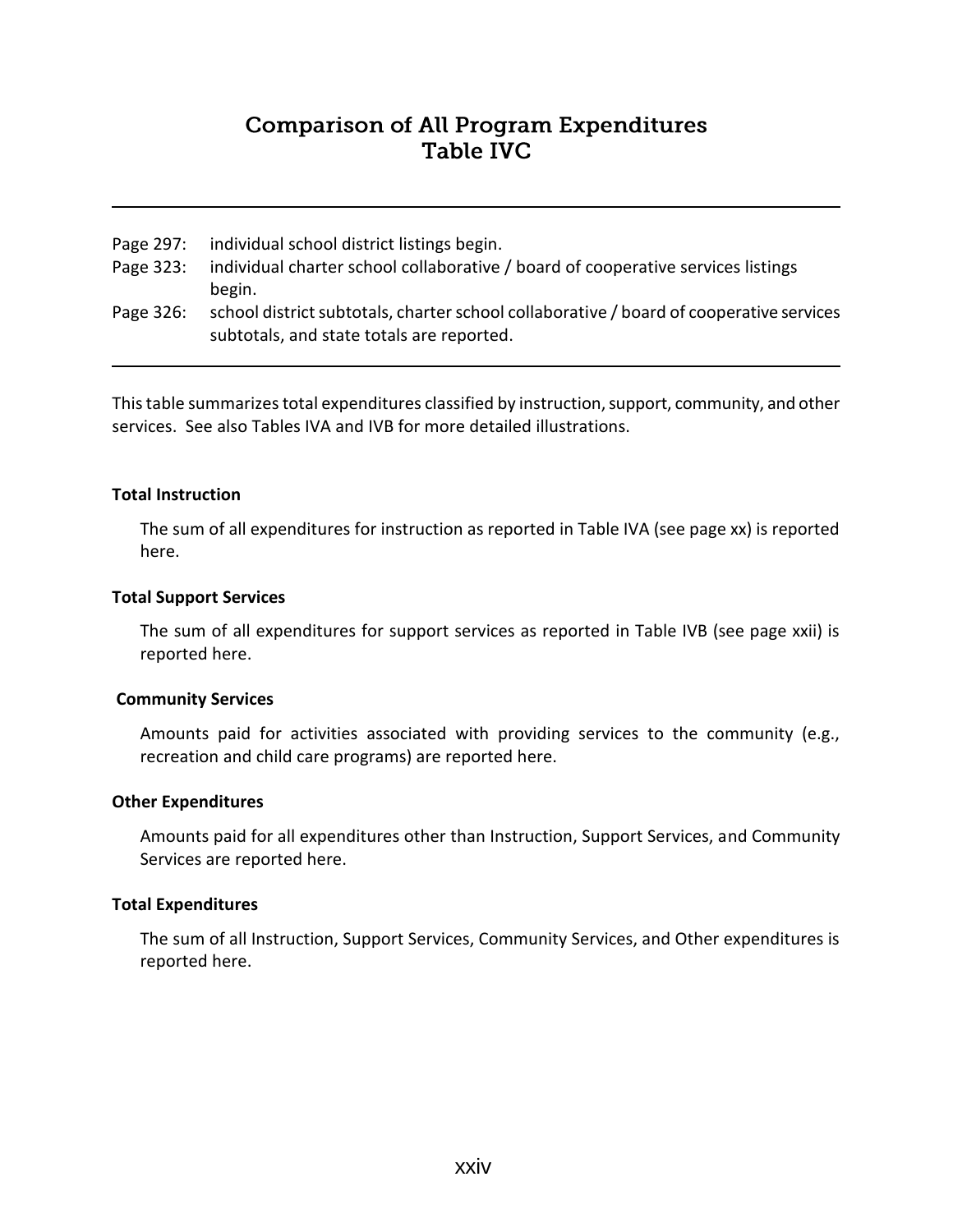# **Comparison of Salaries and Benefits by Job Classification Table V**

| Page 328: | individual school district listings begin.                                              |
|-----------|-----------------------------------------------------------------------------------------|
| Page 358: | individual charter school collaborative / board of cooperative services listings        |
|           | begin.                                                                                  |
| Page 361: | school district subtotals, charter school collaborative / board of cooperative services |
|           | subtotals, and state totals are reported.                                               |

This table summarizes the largest expenses for most school districts and boards of cooperative services (salaries and employee benefits) and illustrates these expenses by the type of personnel for which such costs are incurred.

# **Administrator**

Salary and benefit costs incurred for individuals who perform managerial activities and who are responsible for developing and interpreting policies or regulations and for executing those policies or regulations through the direction of other individuals are reported here.

### **Professional Instructional**

Salary and benefit costs incurred for individuals who perform duties requiring a high degree of knowledge and skills acquired through at least a baccalaureate degree, including skills in the field of education or educational psychology, are reported here.

### **Professional Other**

Salary and benefit costs incurred for individuals who perform assignments requiring a high degree of knowledge and skills usually acquired through at least a baccalaureate degree but not requiring skills in the field of education are reported here.

### **Paraprofessionals**

Salary and benefit costs incurred for individuals who perform activities supporting professional individuals/functions are reported here.

### **Office Administrative Support**

Salary and benefit costs incurred for individuals who perform the activities of preparing, transferring, transcribing, systematizing, or preserving communications, records, or transactions are reported here.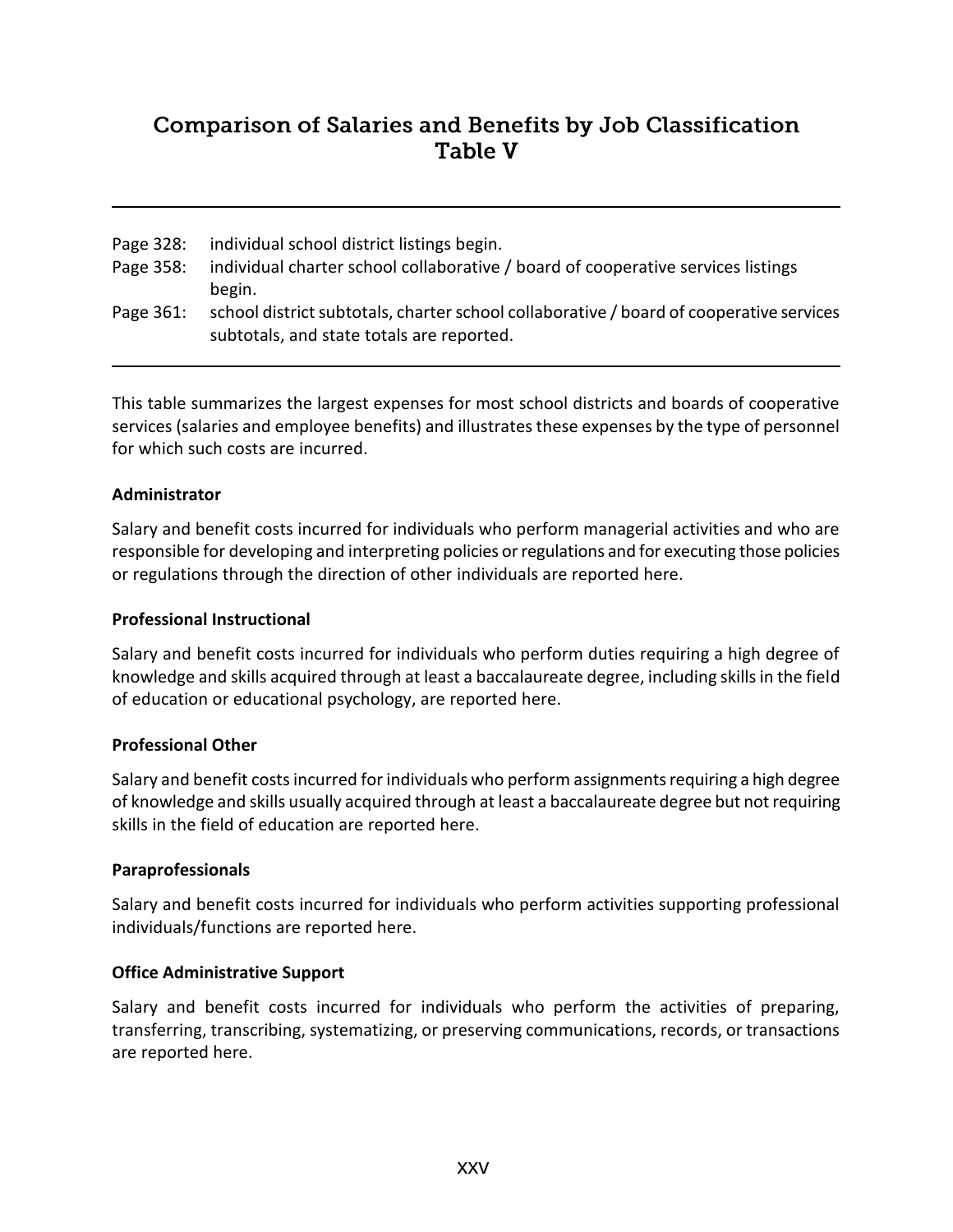# **Crafts, Trades, Services**

Salary and benefit costs incurred for individuals who perform tasks that require skill levels which can be acquired through on-the-job training and experience or through apprenticeship or other formal training programs are reported here.

### **Total Salaries and Benefits**

The sum of all salary and benefit costs is reported here.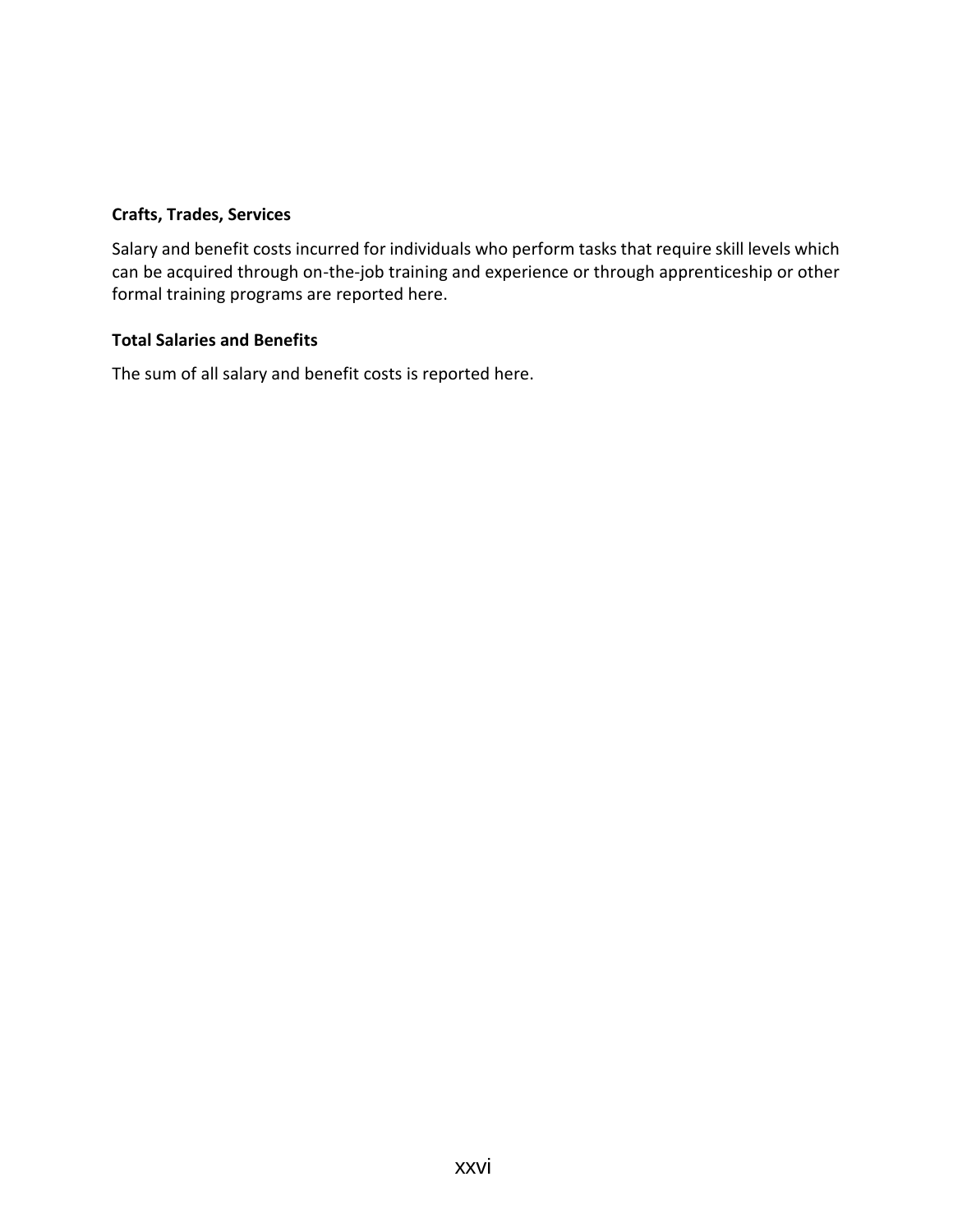# INDEX OF SCHOOL DISTRICTS IN COLORADO

District............................ County

| Academy 20 El Paso              |
|---------------------------------|
| Adams 12 Five Star Adams        |
| Adams County 14Adams            |
| Adams-Arapahoe 28J. Arapahoe    |
| Agate 300  Elbert               |
| Aguilar Reorganized 6Las Animas |
| Akron R-1  Washington           |
| Alamosa RE-11J  Alamosa         |
| Archuleta County 50 JTArchuleta |
| Arickaree R-2 Washington        |
| Arriba-Flagler C-20  Kit Carson |
| Aspen 1 Pitkin                  |
| Ault-Highland RE-9 Weld         |
| Bayfield 10 JT-R  La Plata      |
| Bennett 29J Adams               |
| Bethune R-5 Kit Carson          |
| Big Sandy 100J Elbert           |
| Boulder Valley RE 2  Boulder    |
| Branson Reorganized 82 Las      |
| Animas                          |
| Briggsdale RE-10  Weld          |
| Brush RE-2(J)  Morgan           |
| Buena Vista R-31 Chaffee        |
| Buffalo RE-4  Logan             |
| Burlington RE-6J  Kit Carson    |
| Byers 32J  Arapahoe             |
| Calhan RJ-1El Paso              |
| Campo RE-6 Baca                 |
| Canon City RE-1 Fremont         |

| Centennial R-1Costilla          |
|---------------------------------|
| Center 26 JT Saguache           |
| Cheraw 31  Otero                |
| Cherry Creek 5 Arapahoe         |
| Cheyenne County RE-5Cheyenne    |
| Cheyenne Mountain 12. El Paso   |
| Clear Creek RE-1  Clear Creek   |
| Colorado Springs 11  El Paso    |
| Consolidated C-1  Custer        |
| Cotopaxi RE-3  Fremont          |
| Creede Consolidated 1 Mineral   |
| Cripple Creek-Victor RE-1Teller |
| Crowley County RE-1-J  Crowley  |
| De Beque 49JT Mesa              |
| Deer Trail 26J Arapahoe         |
| Del Norte C-7Rio Grande         |
| Delta County 50(J)  Delta       |
| Denver County 1  Denver         |
| Dolores RE-2  Dolores           |
| Dolores RE-4A  Montezuma        |
| Douglas County RE 1  Douglas    |
| Durango 9-R  La Plata           |
| Eads RE-1 Kiowa                 |
| Eagle County RE 50  Eagle       |
| East Grand 2Grand               |
| East Otero R-1  Otero           |
| Eaton RE-2  Weld                |
| Edison 54 JT El Paso            |
| Elbert 200  Elbert              |

District............................... County

|                         | Elizabeth C-1 Elbert                        |
|-------------------------|---------------------------------------------|
|                         | Ellicott 22 El Paso                         |
|                         | Englewood 1Arapahoe                         |
|                         | Falcon 49  El Paso                          |
|                         | Fort Morgan RE-3 Morgan                     |
|                         | Fountain 8  El Paso                         |
|                         | Fowler R-4J  Otero                          |
|                         | Fremont RE-2Fremont                         |
|                         | Frenchman RE-3 Logan                        |
|                         | Garfield 16Garfield                         |
|                         | Garfield RE-2Garfield                       |
|                         | Genoa-Hugo C113  Lincoln                    |
|                         | Gilpin County RE-1Gilpin                    |
|                         | Granada RE-1 Prowers                        |
|                         | Greeley 6  Weld                             |
|                         | Gunnison Watershed RE1J                     |
|                         |                                             |
|                         | Hanover 28  El Paso                         |
|                         | Harrison 2  El Paso                         |
|                         | Haxtun RE-2J Phillips                       |
|                         | Hayden RE-1 Routt                           |
|                         | Hinsdale County RE 1  Hinsdale              |
|                         | Hi-Plains R-23  Kit Carson                  |
|                         | Hoehne Reorganized 3Las Animas              |
|                         | Holly RE-3  Prowers                         |
|                         | Holyoke RE-1J  Phillips                     |
| Huerfano RE-1  Huerfano |                                             |
|                         |                                             |
|                         | Idalia RJ-3  Yuma<br>Ignacio 11 JT La Plata |

District ............................County

| District County |  |  |
|-----------------|--|--|
|-----------------|--|--|

| Jefferson County R-1  Jefferson |
|---------------------------------|
| Johnstown-Milliken RE-5J Weld   |
| Julesburg RE-1  Sedgwick        |
| Karval RE-23Lincoln             |
| Keenesburg RE-3(J)Weld          |
| Kim Reorganized 88. Las Animas  |
| Kiowa C-2Elbert                 |
| Kit Carson R-1  Cheyenne        |
| La Veta RE-2 Huerfano           |
| Lake County R-1 Lake            |
| Lamar RE-2 Prowers              |
| Las Animas RE-1Bent             |
| Lewis-Palmer 38  El Paso        |
| Liberty J-4  Yuma               |
| Limon RE-4J Lincoln             |
| Littleton 6 Arapahoe            |
| Lone Star 101 Washington        |
| Mancos RE-6 Montezuma           |
| Manitou Springs 14  El Paso     |
| Manzanola 3J Otero              |
| Mapleton 1  Adams               |
| Mc Clave RE-2Bent               |
| Meeker RE1  Rio Blanco          |
| Mesa County Valley 51Mesa       |
| Miami/Yoder 60 JT  El Paso      |
| Moffat 2Saguache                |
| Moffat County RE:No 1  Moffat   |
| Monte Vista C-8  Rio Grande     |